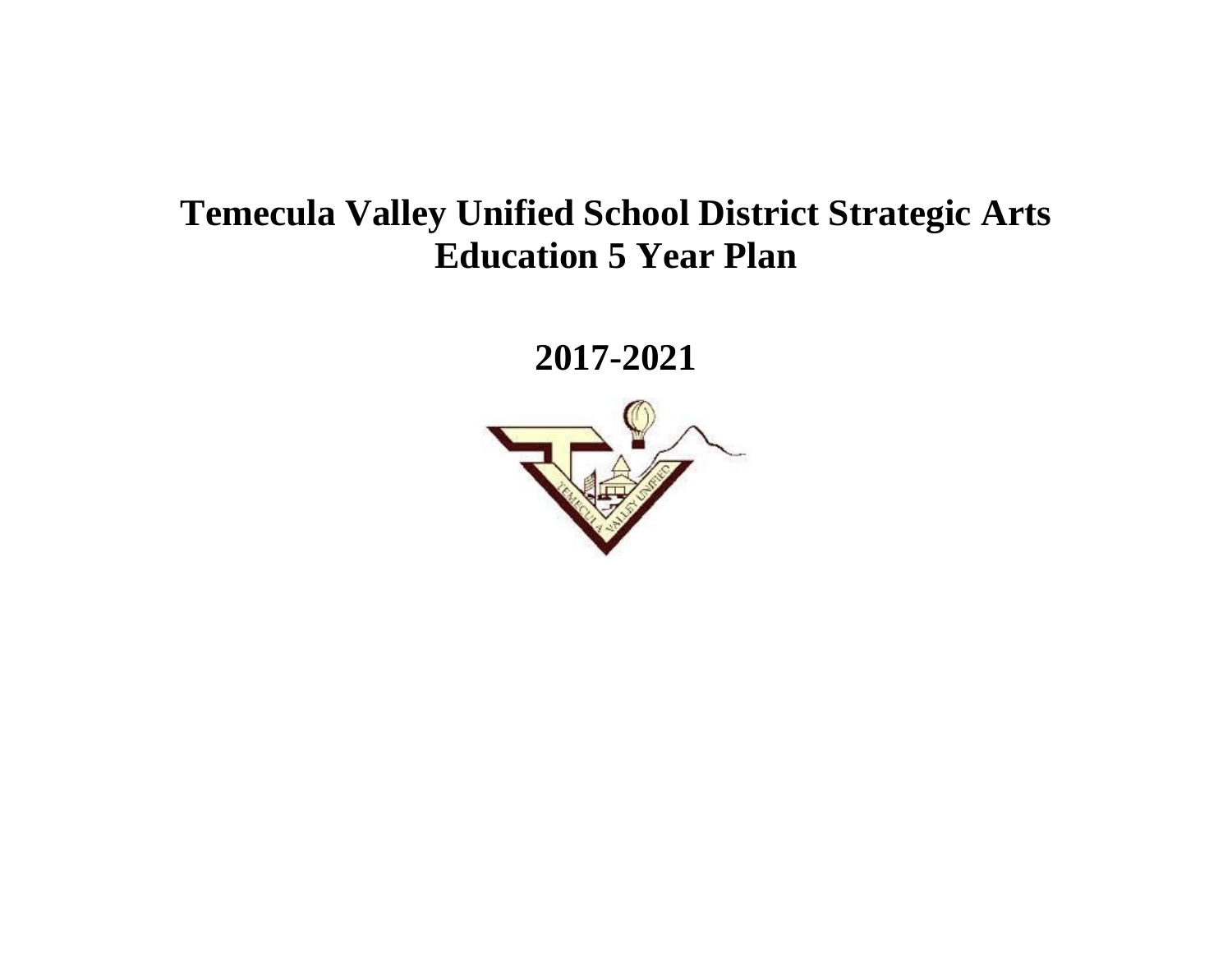### **Temecula Valley Unified School District**  Strategic Arts Education Planning Committee

Carol Brooks. Chaparral High School Thomas Brown, Temecula Valley High School Julie Budwine, Paloma Elementary School Laura Callon, Community Member Angela Criscimagna, Great Oak High School Patty Doody, Rancho Vista High School Sherry Duckworth, Paloma Elementary School Jaymi Hajdu, Paloma Elementary School Derek Heid, Temecula Valley High School Sarah Hermanson, Paloma Elementary School Rob Hodo, Chaparral High School Chris Irvin, Chaparral High School Christina Jansson, Paloma Elementary School Carlos LaFarga, Erle Stanley Gardner Middle School Anastasia Lewis, Erle Stanley Gardner Middle School Lisa Lozosky, Paloma Elementary School Jodi McClay, Assistant Superintendent, Education Support Services Kathryn McGinnis, Bella Vista Middle School

Jeff McNurlan, Community Member Paula Mead, Erle Stanley Gardner Middle School Scott Merrin, James L. Day Middle School Susan Miyamoto Jurkosky, Community Member Creighton Morrison, Great Oak High School Jessica Mull, Margarita Middle School Mary Pohl, Temecula Valley High School Raquel Rios, Paloma Elementary School Lora Sanders, Great Oak High School Sabrina Skeels, Great Oak High School Jennifer Stuart, Vail Ranch Middle School James Taylor, Chaparral High School Amy Thomas, Temecula Valley High School Rebecca Weersing, Temecula Valley Council PTA President Brenda White, Paloma Elementary School

Facilitated by RIMS California Arts Project, Armalyn De La O, Director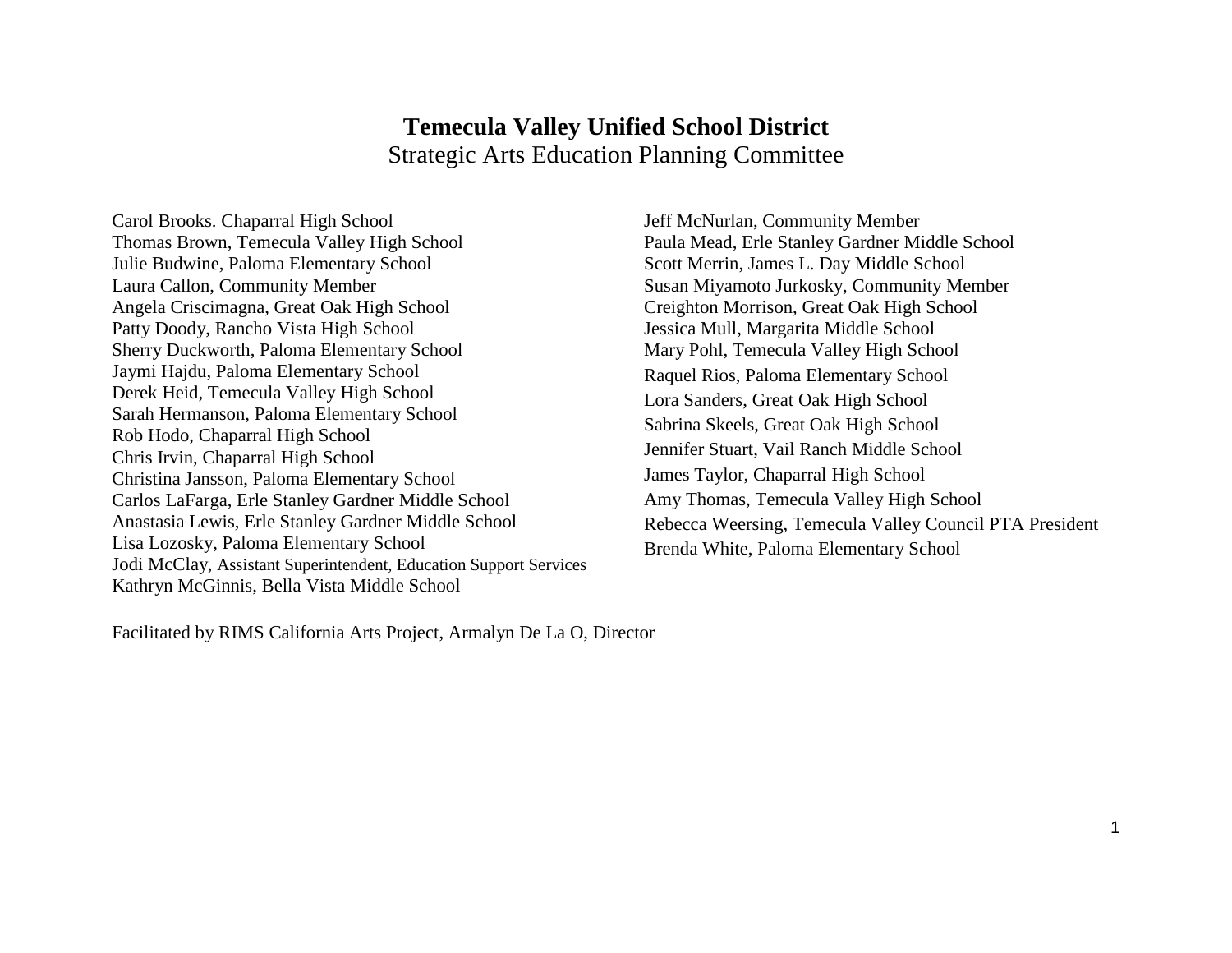#### **Vision**

The Temecula Valley Unified School District (TVUSD) promises to provide equal access to a multicultural, diverse Visual and Performing Arts curriculum for ALL students in ALL grade levels.

#### **Mission**

Through arts education and integration, we will provide an equitable, culturally relevant, broad-based arts curriculum for every student in TVUSD that fosters community, and builds 21st Century Skills. By providing access to Dance, Music, Theatre and Visual Arts at all grade levels, we are enhancing a child's educational experience as well as developing a lifelong learner who values the arts.

The arts ignite creativity; build confidence and self-esteem; teach discipline, perspective, and awareness; and give students a voice. The TVUSD knows the value the arts have to ensure a well-rounded education. TVUSD will continue to grow arts programs in elementary school and fill in the gaps with arts course offerings in the secondary level to offer sequential instruction allowing for progression and development of knowledge, skills, and ownership.

In order to accomplish this, the TVUSD is committed to:

- 1. Hiring highly qualified full-time designated Visual and Performing Arts leadership to coordinate, support, and facilitate the growth of arts education in the district.
- 2. Establishing, implementing, and providing equity and access to a TK-12 standards-based curriculum in Dance, Music, Theatre and Visual Arts at every site.
- 3. Providing ongoing access to equitable and optimal arts learning facilities for all students, at each site.
- 4. Employing highly-qualified, discipline-specific (Dance, Music, Theatre and Visual Arts), credentialed teachers to ensure a multifaceted TK-12 program.
- 5. Providing all TK-12 teachers and administrators access to ongoing professional development designed to support arts content and cross-curricular teaching and learning.

*"Arts education not only enhances students' understanding of the world around them, but it also broadens their perspective on traditional academics. The arts give us the creativity to express ourselves, while challenging our intellect. The arts integrate life and learning for all students and are integral in the development of the whole person." (Dr. Terry Bergeson, State Superintendent of Public Instruction, Washington State, November 2001)*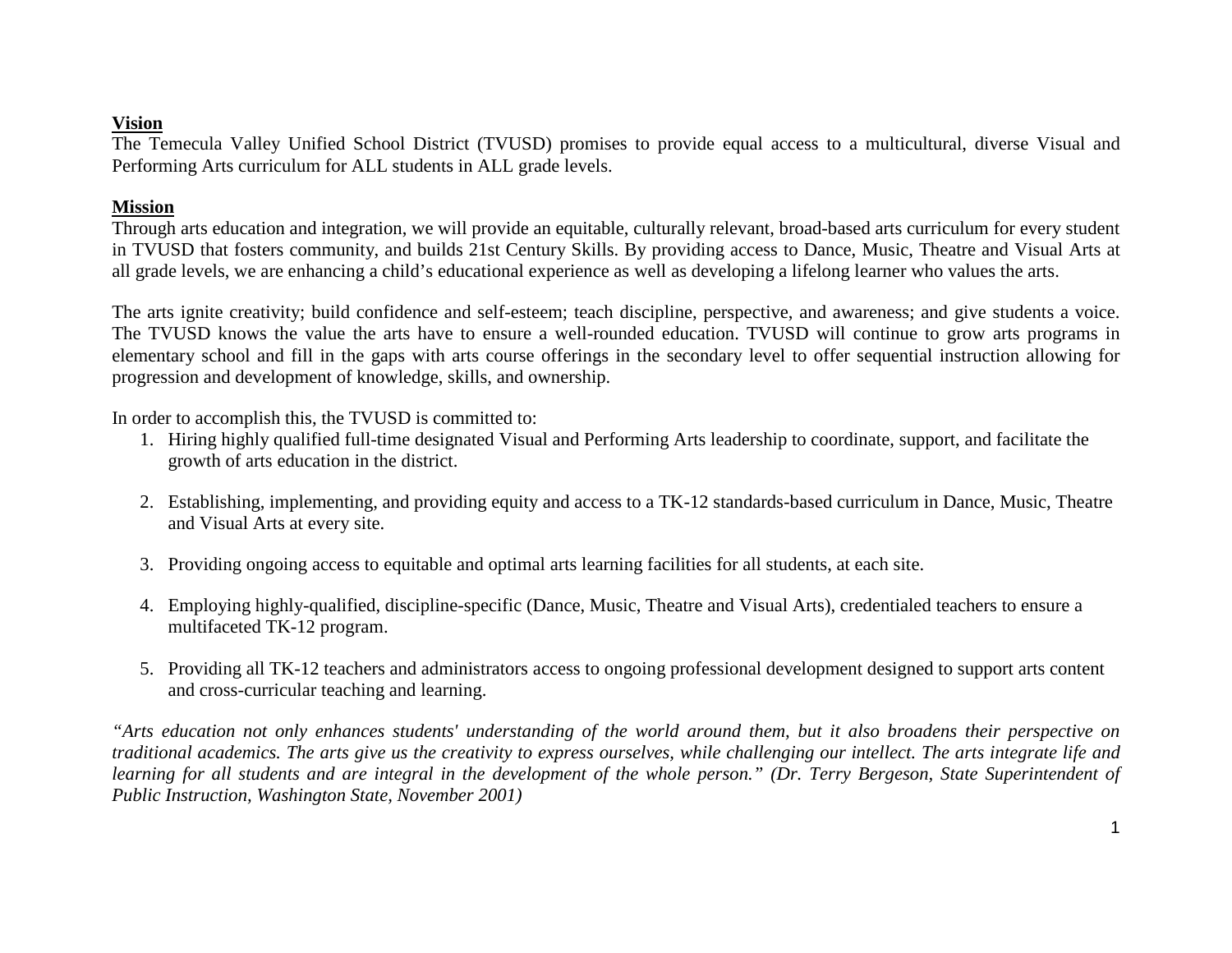#### **Focus Area 1: Arts Administration and Leadership**

#### *Focus Statement: Temecula Valley Unified School District will have highly qualified full-time designated Visual and Performing Arts leadership to coordinate, support, and facilitate the growth of the arts in the district.*

Administrators across California recognize the importance of district level leadership for a quality VAPA program. According to the CDE, in order to be recognized as a Gold Ribbon School and named a California Exemplary Arts Program, the school must be in a district that has "an appropriately credentialed VAPA /AME teacher/leader, director, or administrator, other than the principal of the school, in charge of the VAPA/AME Department/program" [\(http://www.cde.ca.gov/ta/sr/gr/\)](http://www.cde.ca.gov/ta/sr/gr/).

The Visual and Performing Arts Framework emphasizes the importance of having personnel that provide vision, direction and leadership to the VAPA district curriculum. In addition, the superintendents who wrote "Perspectives on Arts Education and Curriculum Design" acknowledge that there is an extensive list of tasks to properly administer a successful TK-12 arts education program. For this reason, comparable districts in surrounding areas such as San Marcos Unified have recognized the importance of hiring a VAPA Coordinator.

#### **Goal 1: Hire a full-time Visual and Performing Arts Coordinator**

Hiring Visual and Performing Arts leadership has been identified as the priority for the VAPA Strategic Plan. Highly qualified, fulltime designated Visual and Performing Arts leaders are needed to coordinate, support, and facilitate the growth of the arts in the district and are critical to the success of the plan.

#### **Goal 2: Hire Teachers on Special Assignment (TOSAs) in the Visual Arts and Performing Arts**

Because the Visual and Performing Arts are four distinct disciplines, the VAPA Coordinator needs the support of two TOSAs: one assigned to Visual Arts and the other assigned to Performing Arts. The TOSAs would act as liaisons between the VAPA teachers and the VAPA Coordinator.

With the designation of a VAPA Coordinator and supporting TOSAs, we insure the successful implementation of the new Visual and Performing Arts Education Strategic Plan, resulting in students access in Dance, Music, Theatre, and Visual Arts education.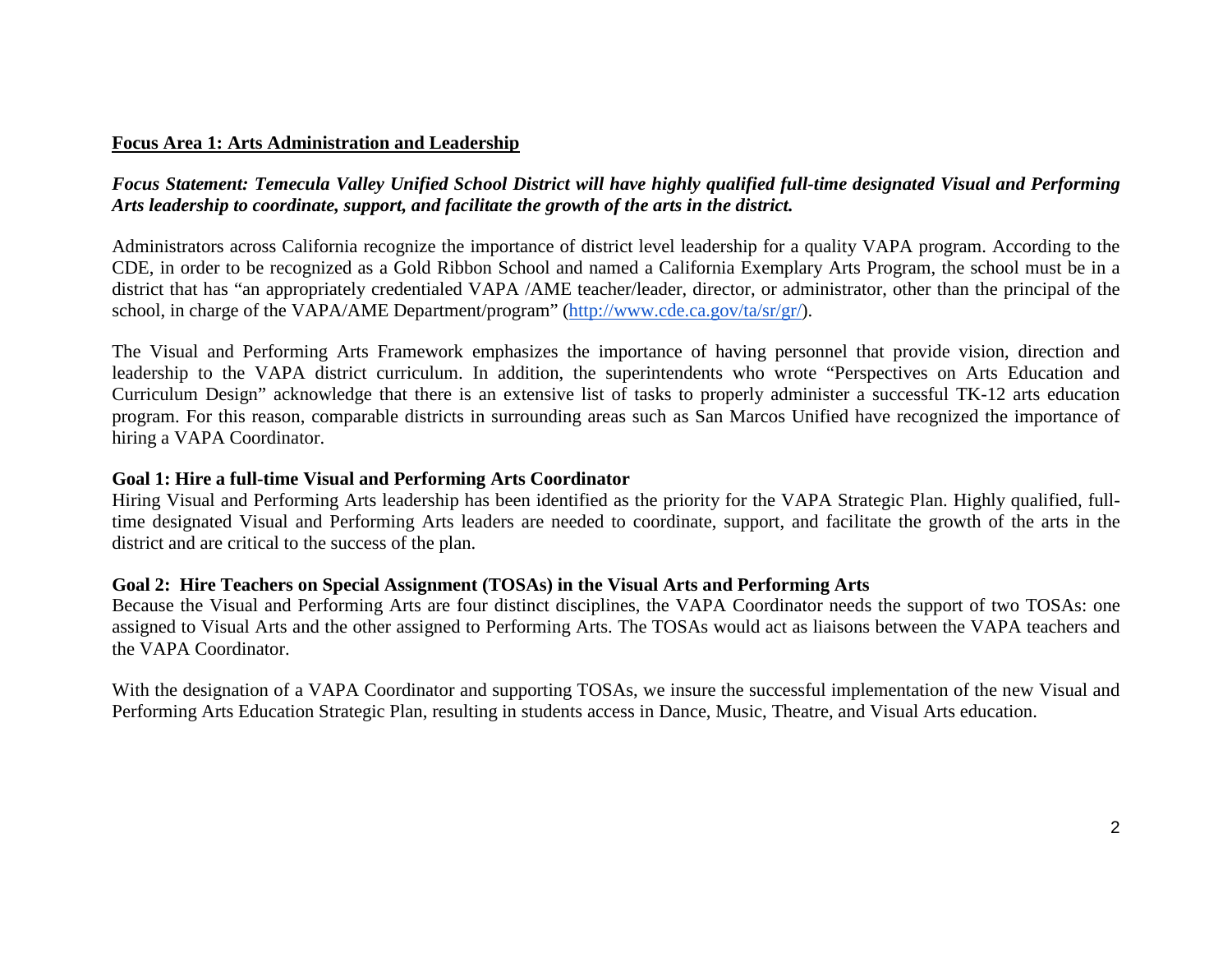#### **Focus Area 2: Curriculum and Instruction**

*Focus Statement: Temecula Valley Unified School District will establish, implement, and provide equity and access to a TK-12 standards-based curriculum in dance, music, theatre, and visual arts at every site.*

As part of Temecula Valley Unified School District's Visual and Performing Arts Education Strategic Plan, one key area of focus is curriculum and instruction. In order to be compliant with California Ed Code 8811, 51210, and 51220, which specify the arts to include all four disciplines to be offered in all grades one through twelve, we need to increase course offerings at all of our schools. For example, our current middle school students do not have equitable access to arts disciplines such as Dance and Theatre or courses such as Choir and Orchestra.

"The Visual and Performing Arts were added to the list of required subjects in the California Education Code in September 2000. This means that all California public schools must provide arts instruction to all of their students" [\(http://www.artsed411.org/resources/status\\_of\\_arts\\_ed \\_in\\_public\\_schools\)](http://www.artsed411.org/resources/status_of_arts_ed_in_public_schools). For this reason, we need to fill the gaps to make sure that all students have access to all arts disciplines at all sites.

#### **Goal 1: Establish specific standards-based courses within each of the four arts disciplines to be offered at each site.**

The district must establish curriculum committees in Dance, Music, Theatre, and Visual Arts to develop a TK-12 scope and sequence and, based on this scope and sequence, write standards-based courses to be offered at each site.

#### **Goal 2: Provide equitable, grade-level, standards-based resources and materials for all courses offered.**

Once these new courses are developed, it is necessary establish a budget to provide equipment, resources, and additional instructional materials appropriate to each of the arts disciplines for implementing instruction.

The Arts Education Data Project (located at [http://www.createca.dreamhosters.com/ interactive-dashboard/\)](http://www.createca.dreamhosters.com/interactive-dashboard/) compiled data for arts course offerings in grades six through twelve in schools across the state. According to data for TVUSD, because of limited course offerings, only 44% of students in middle schools were enrolled in arts courses in the 2014/2015 school year. In order to bridge the gap between elementary and high school, we have to create and implement courses in all disciplines at all middle schools. We also need to continue to grow and develop a comprehensive program in all disciplines at all levels.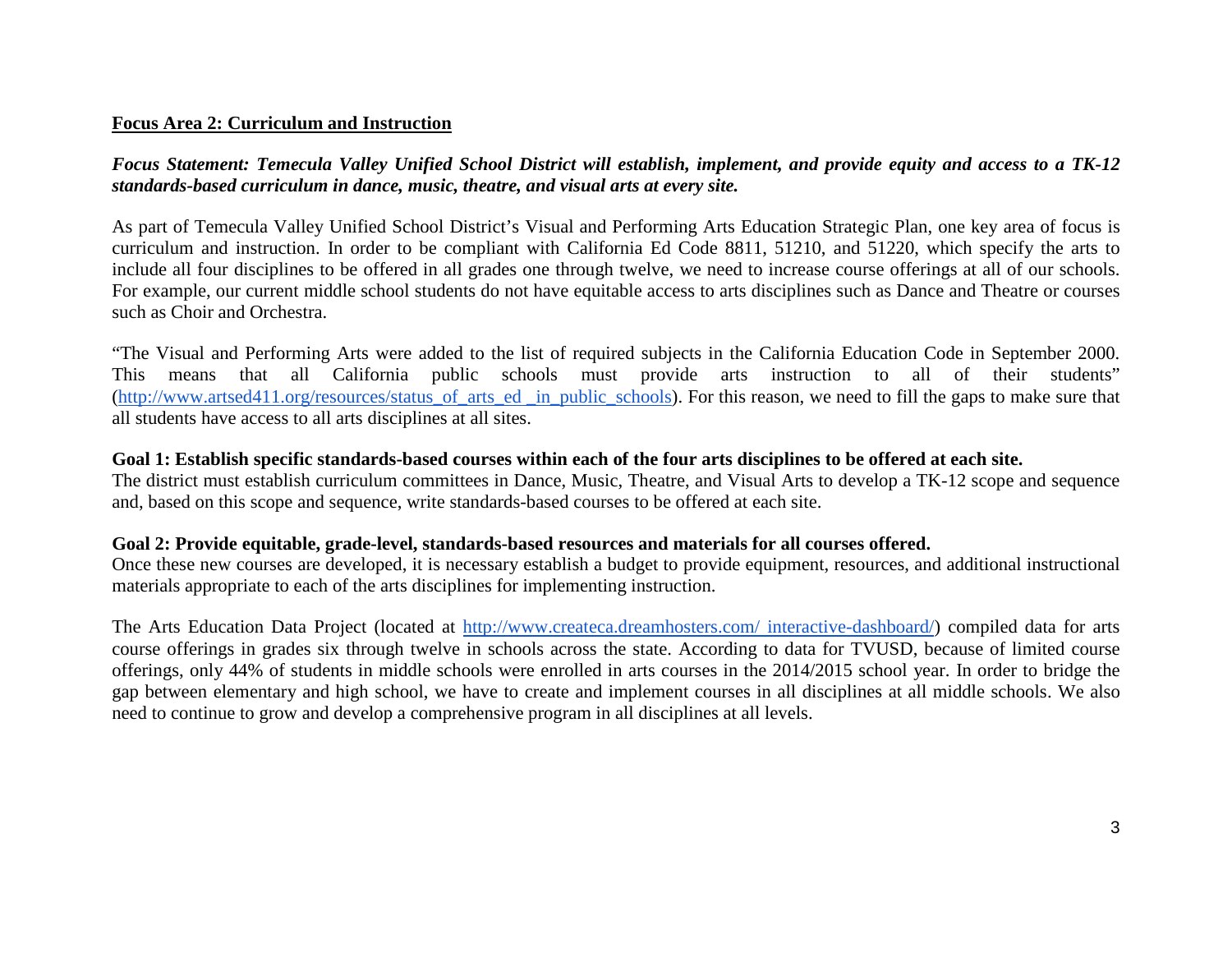#### **Focus Area 3: Facilities and Equipment**

### *Focus Statement: Temecula Valley Unified School District will provide ongoing access to equitable and optimal arts learning facilities for all students at each site.*

Quality performances, productions, and art projects require ideal learning environments. These environments include facilities which are appropriate for each specific discipline in the arts, as well as the specialized equipment used in the various arts related industries. In order to truly provide an adequate arts education within TVUSD, these facility and equipment needs must be met. Appropriate facilities are designed from the ground up to meet the needs of each discipline, and they need to be used for the specific area they were designed for. According to the California Department of Education Visual and Performing Arts Framework, when planning Arts Educational Programs, an essential component is "allocating personnel and instructional resources, including appropriate materials, equipment, and facilities."

#### **Goal 1: Prioritizing schedules of all facilities**

Prioritizing schedules of all arts facilities to meet the needs of our student population is essential. First and foremost, arts teachers and all relevant personnel should have access to facility use and scheduling. Priority will be given to all school related arts programs and other activities. Meetings should take place in advance of each school year and involve all relevant school groups and representatives, so student program needs are met.

#### **Goal 2: Establish and prioritize separate budgets for maintenance and upkeep of all facilities**

A clearly defined budget should be developed to identify what components of each program should be paid for by maintenance funds. This will be accomplished in collaboration with each program's subject area specialist. Funds derived from the outside use of a site's arts facility should be allocated back to the specific facility at that site and used to augment their maintenance budget.

#### **Goal 3: Guaranteed funding for arts facilities, technology, and equipment at all sites**

In collaboration with subject area specialists, a needs assessment of current arts facilities, technology and equipment will take place. As a result, a cost analysis of needed updates to facilities, technology, and equipment will be developed. A schedule will be created to implement, update, and make improvements in a timely manner.

The VAPA arts facilities, technology and equipment used should meet the current industry standards, receive regular maintenance, and be in good working order to ensure reliability and safety. Proper maintenance is crucial to providing the students of the TVUSD with the equipment they would use to prepare them for college and careers in the arts.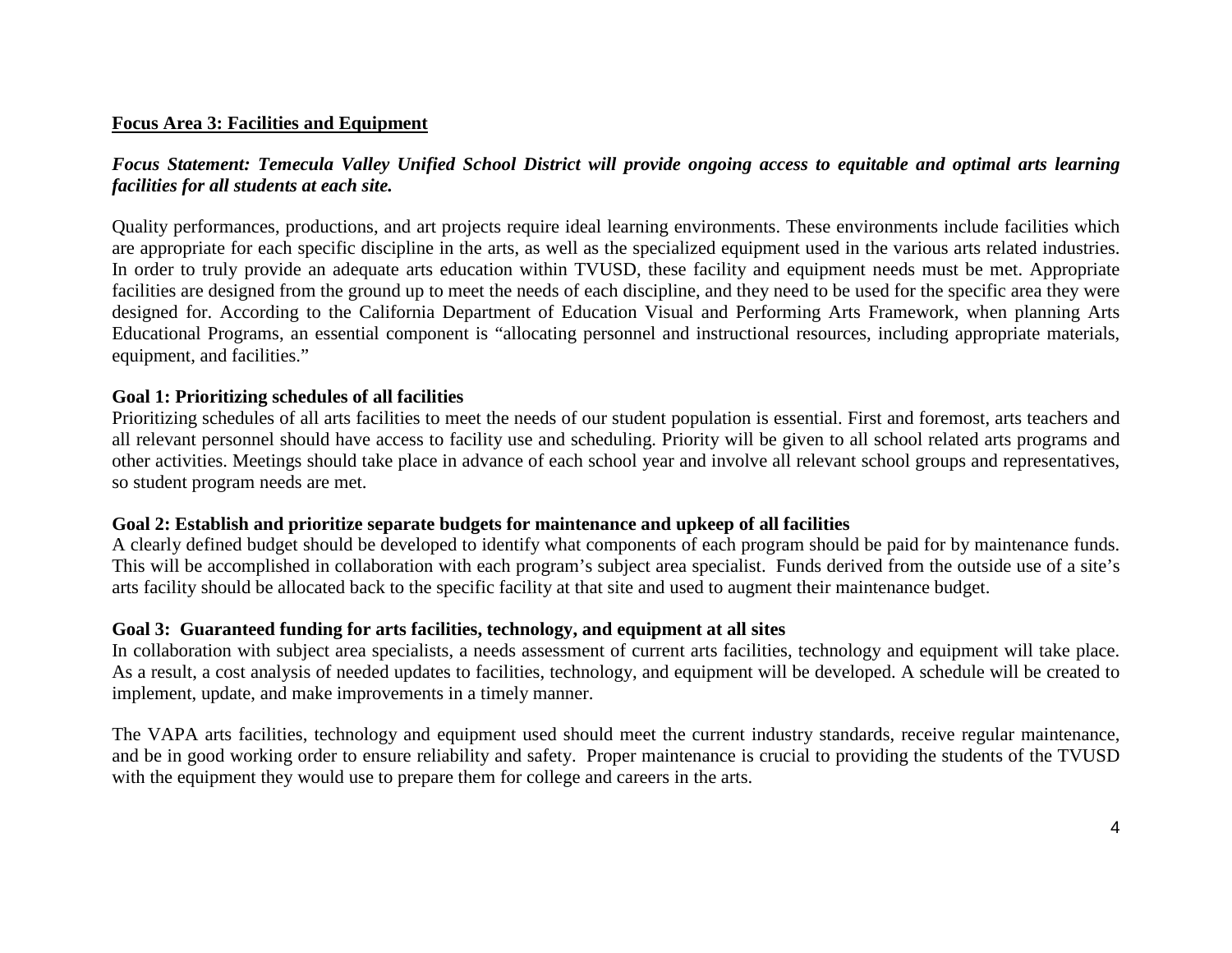#### **Focus Area 4: Personnel**

#### *Focus Statement: Temecula Valley USD will employ highly-qualified, discipline-specific (Dance, Music, Theatre and Visual Arts), credentialed teachers to ensure a multifaceted TK-12 program.*

The Every Student Succeeds Act (ESSA) requires all teachers of core academic subjects to provide evidence of their highly qualified teacher status. According to the United States Department of Education, a Highly Qualified Teacher (HQT) is one who: (1) holds a bachelor's or higher degree from a regionally accredited institution of higher learning, (2) is appropriately licensed by the state, and (3) has demonstrated subject matter competence in each core academic subject assigned to teach. [\(http://www.ed.gov/essa?src=rn\)](http://www.ed.gov/essa?src=rn)

In California, ESSA core academic subjects are defined as:

- Mathematics (including math intervention and California High School Exit Exam [CAHSEE] math classes);
- Biological sciences, chemistry, geosciences, and physics;
- Social science (history, government, economics, geography);
- $\bullet$  Foreign languages (specific);
- Drama/theatre, visual arts (including dance), and music; and
- English/language arts and reading (including reading intervention and CAHSEE English classes).

#### **Goal 1: Temecula Valley Unified School District will hire Dance, Music, Theatre, and Visual Art teachers to provide instruction at each elementary school.**

The Temecula Valley Unified School District Strategic Arts Education Plan for TK-5 VAPA program will expand from 8 to 16 FTE positions in Dance, Music, Theatre, and Visual Art.

#### **Goal 2: Temecula Valley Unified School District will hire middle school Dance, Music, Theatre and Visual Art teachers to provide course access to all four arts disciplines.**

Temecula Valley Unified School District's middle school (grades 6-8) VAPA program will hire 12 additional VAPA FTEs in order to provide equitable course access to all four arts disciplines for every middle school student.

#### **Goal 3: Temecula Valley Unified School District will hire high school Dance, Music, Theatre, and Visual Art teachers to increase course access in all four arts disciplines.**

Temecula Valley Unified School District's high school (grades 9-12) program will hire additional FTE VAPA teachers, based on providing equitable course catalogs at each site, thus supporting student preparation for college and career readiness.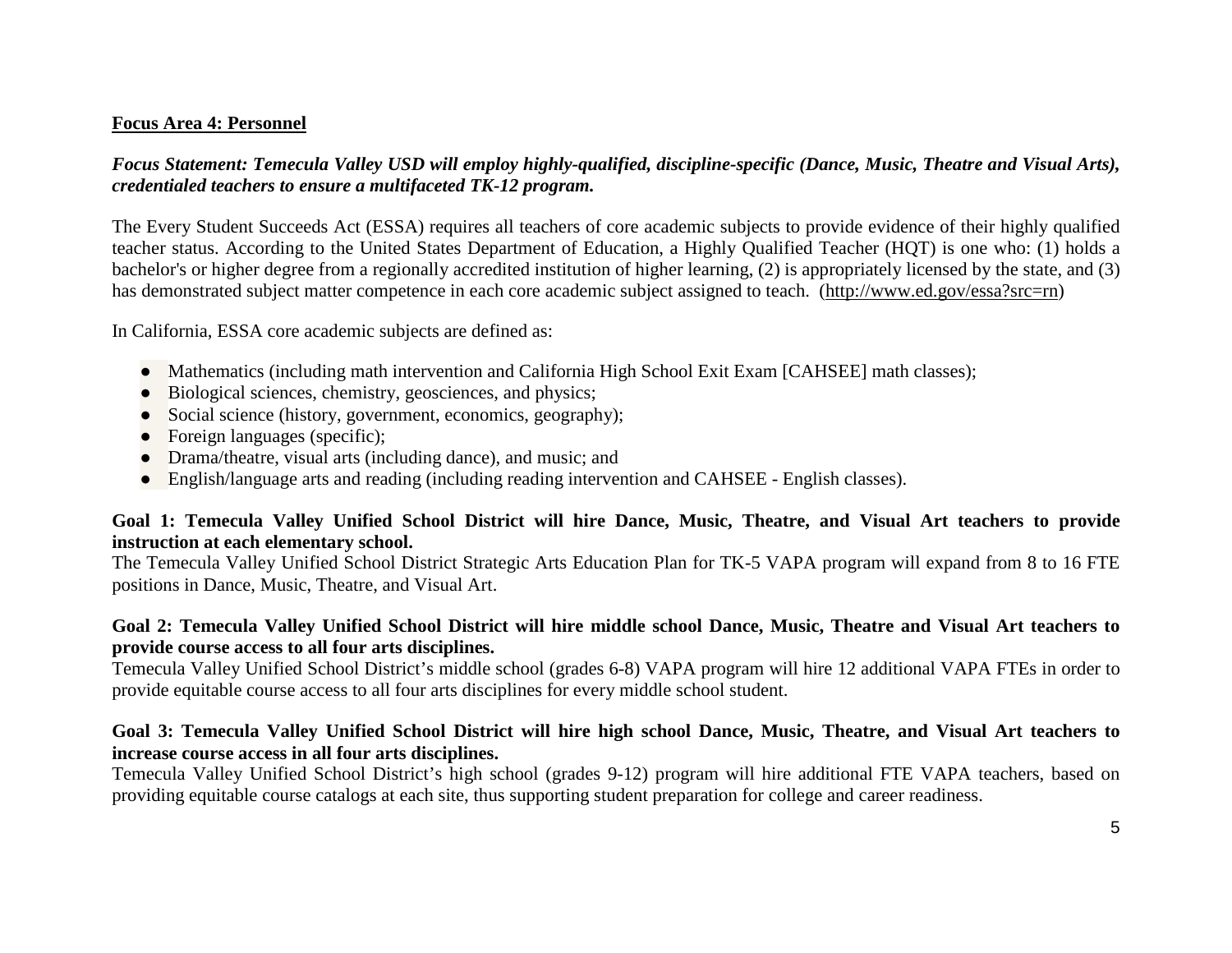#### **Focus Area 5: Professional Development**

### *Focus Statement: Temecula Valley Unified School District will provide all TK-12 teachers and administrators access to ongoing professional development designed to support arts content and cross-curricular teaching and learning.*

Teacher professional development is a high priority and crucial to the future of arts education. Teachers must be provided with professional development specific to their content area in the arts, so they may meet the needs of their students. Professional development must be ongoing and include follow-up support.

#### **Goal 1: Provide dedicated and fiscal support for TK-12 professional learning opportunities that is content specific to dance, music, theatre and visual arts.**

Temecula Valley Unified School District's VAPA educators will participate in high quality, sustained, intensive, and classroomfocused professional development, in order to have a positive and lasting impact on classroom instruction. These opportunities will advance teacher understanding of effective instructional strategies based on research. All professional learning will be aligned with and directly related to state academic content standards. These opportunities will include the use of technology so that technology and technology applications are effectively used in the classroom to improve teaching and learning for all children, including children with special needs.

#### **Goal 2: Provide support for administrators to participate in professional learning in the arts.**

This will enhance and increase administrators' knowledge of the academic arts subjects taught in school. It also gives principals and administrators the knowledge and skills to provide students with the opportunity to access state academic content standards and student academic achievement standards.

It is in the best interest of students that VAPA educators are highly qualified teachers. This requires ongoing professional development to best meet the needs of preparing students for the 21st century.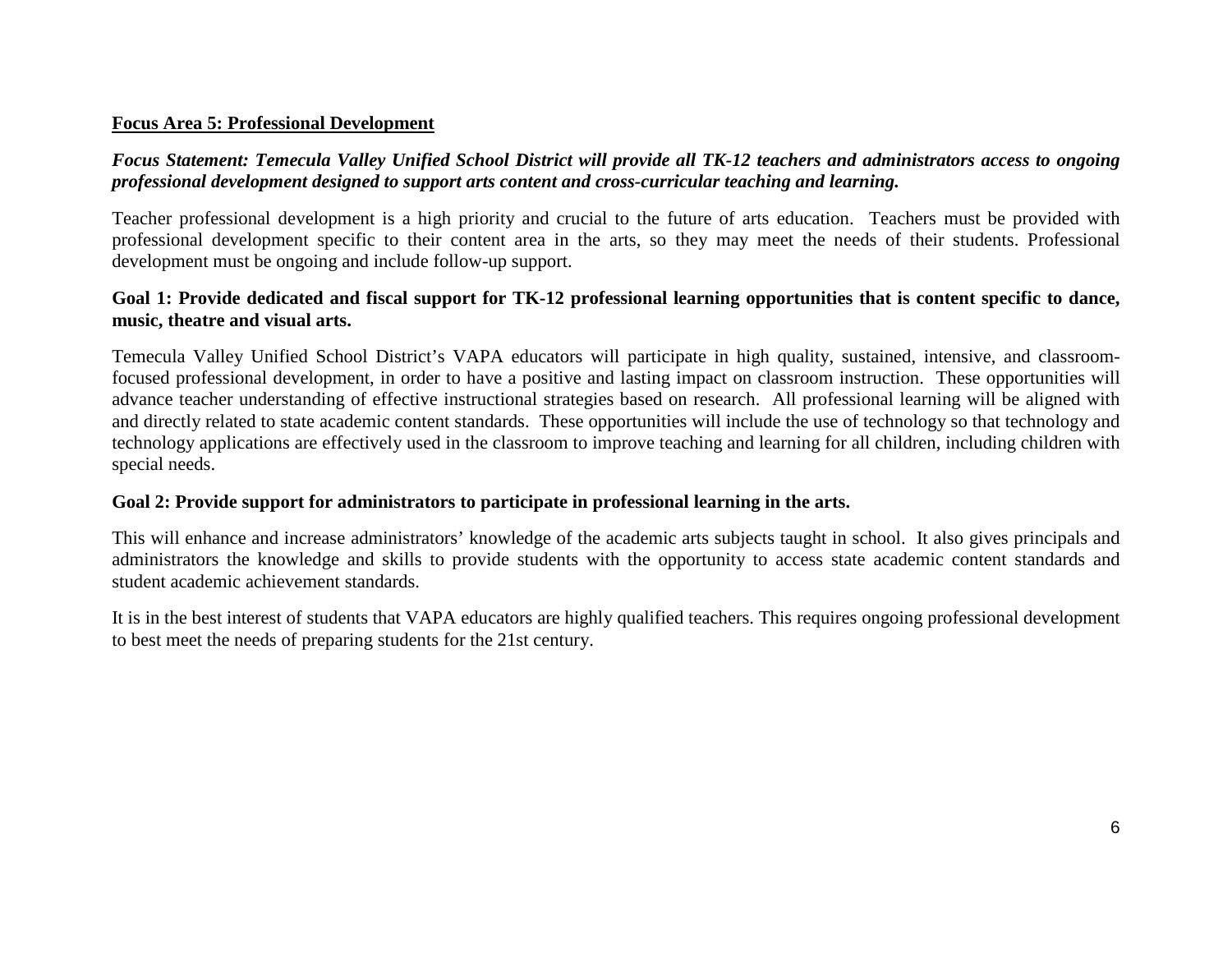#### **Resources**

- 1. Beaumont Unified School District's Strategic Arts Education Plan 2016
- 2. California County Superintendents Educational Services Association CCSESA (ccsesa.org)
- 3. National Core Arts Standards [\(nationalartsstandards.org\)](http://www.nationalartsstandards.org/content/conceptual-framework)
- 4. NAEA Advocacy [\(arteducators.org/advocacy\)](https://www.arteducators.org/advocacy)
- 5. A Guidebook for High Quality Professional Development in Arts Education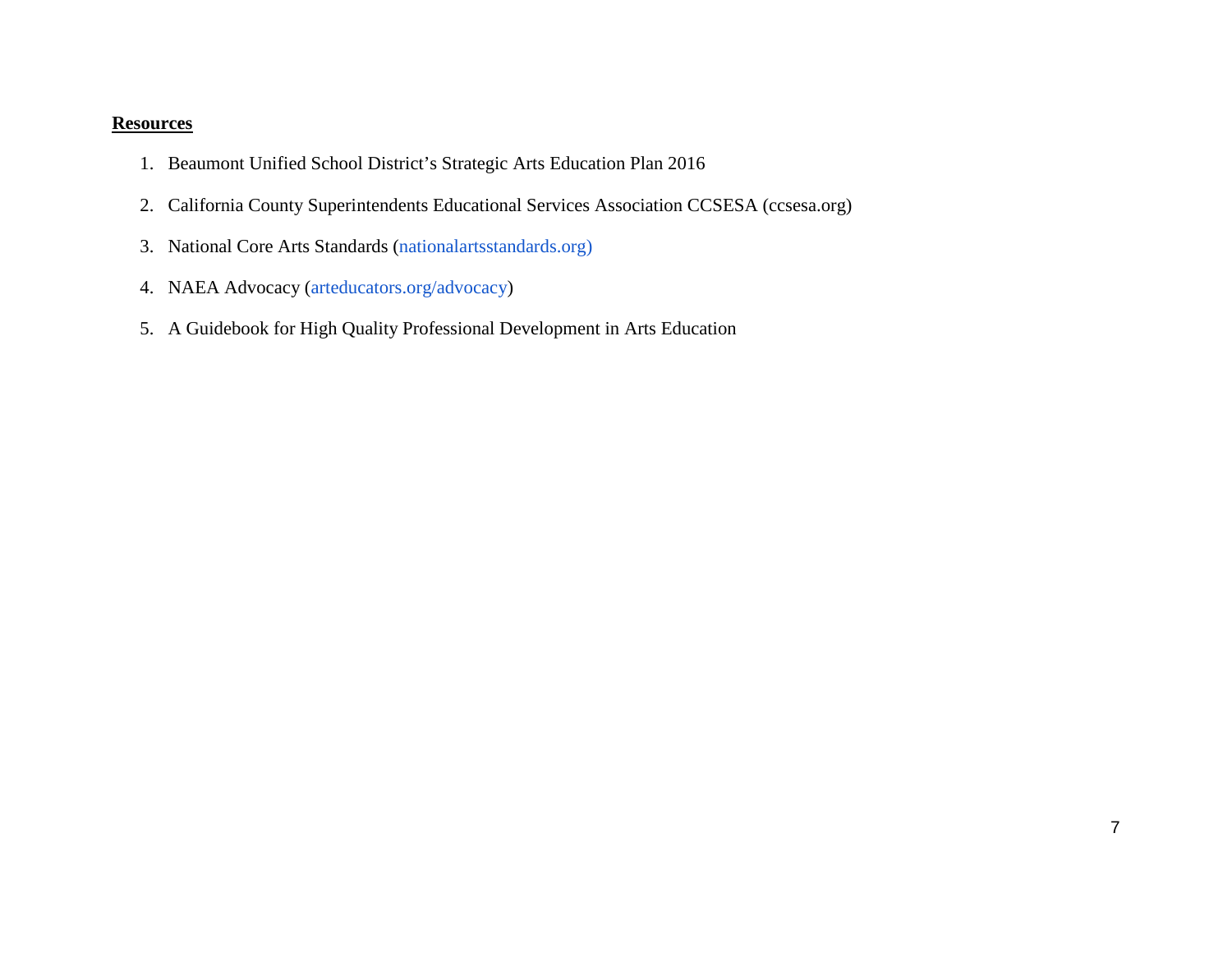

**Final**

| <b>Focus Area:</b>         | Visual and Performing Arts Administration and Leadership                                                                                                                                                           |            |   |  |  |  |  |                    |           |                |  |  |  |  |
|----------------------------|--------------------------------------------------------------------------------------------------------------------------------------------------------------------------------------------------------------------|------------|---|--|--|--|--|--------------------|-----------|----------------|--|--|--|--|
| <b>Focus</b><br>Statement: | Temecula Valley Unified School District will have highly qualified, full-time, designated visual and performing arts leadership to coordinate, support, and facilitate the growth<br>of 0the arts in the district. |            |   |  |  |  |  |                    |           |                |  |  |  |  |
| Goal(s)                    | 1. Hire a full-time visual and performing arts coordinator.                                                                                                                                                        |            |   |  |  |  |  |                    |           |                |  |  |  |  |
|                            | 2. Hire teachers on special assignment (TOSA) in the visual arts and performing arts.                                                                                                                              |            |   |  |  |  |  |                    |           |                |  |  |  |  |
| <b>Action Step(s)</b>      | <b>Expected</b><br>Person(s)<br><b>Estimated Cost</b><br>Implementation<br><b>Timeline</b><br><b>Status Report</b><br><b>Evaluation</b><br><b>Deadline</b><br><b>Responsible</b>                                   |            |   |  |  |  |  |                    |           |                |  |  |  |  |
|                            | <b>Y2</b><br><b>Y3</b><br><b>Y4</b><br><b>Y5</b><br><b>Y1</b><br>One-time<br>$On-$                                                                                                                                 |            |   |  |  |  |  |                    |           |                |  |  |  |  |
|                            | going                                                                                                                                                                                                              |            |   |  |  |  |  |                    |           |                |  |  |  |  |
| 1.1 Committee of           | 1.1.1 Work with Human                                                                                                                                                                                              | April 2017 | X |  |  |  |  | $3X $45 = $145$    | \$95,389. | HR/ Assistant  |  |  |  |  |
| VAPA teachers              | Resources to create a                                                                                                                                                                                              |            |   |  |  |  |  | (1 representative  | $00-$     | Superintendent |  |  |  |  |
| established to             | job description for                                                                                                                                                                                                |            |   |  |  |  |  | from each level    | \$114,32  |                |  |  |  |  |
| work with Human            | VAPA coordinator                                                                                                                                                                                                   |            |   |  |  |  |  | with optional peer | 0.00      |                |  |  |  |  |
| Resources to               | position.                                                                                                                                                                                                          |            |   |  |  |  |  | review at VAPA     |           |                |  |  |  |  |
| hire a VAPA                |                                                                                                                                                                                                                    |            |   |  |  |  |  | curriculum         |           |                |  |  |  |  |
| Coordinator                |                                                                                                                                                                                                                    |            |   |  |  |  |  | committee)         |           |                |  |  |  |  |
|                            | 1.1.2 Submit job                                                                                                                                                                                                   | May 2017   | X |  |  |  |  | \$0                | \$0       | Assistant      |  |  |  |  |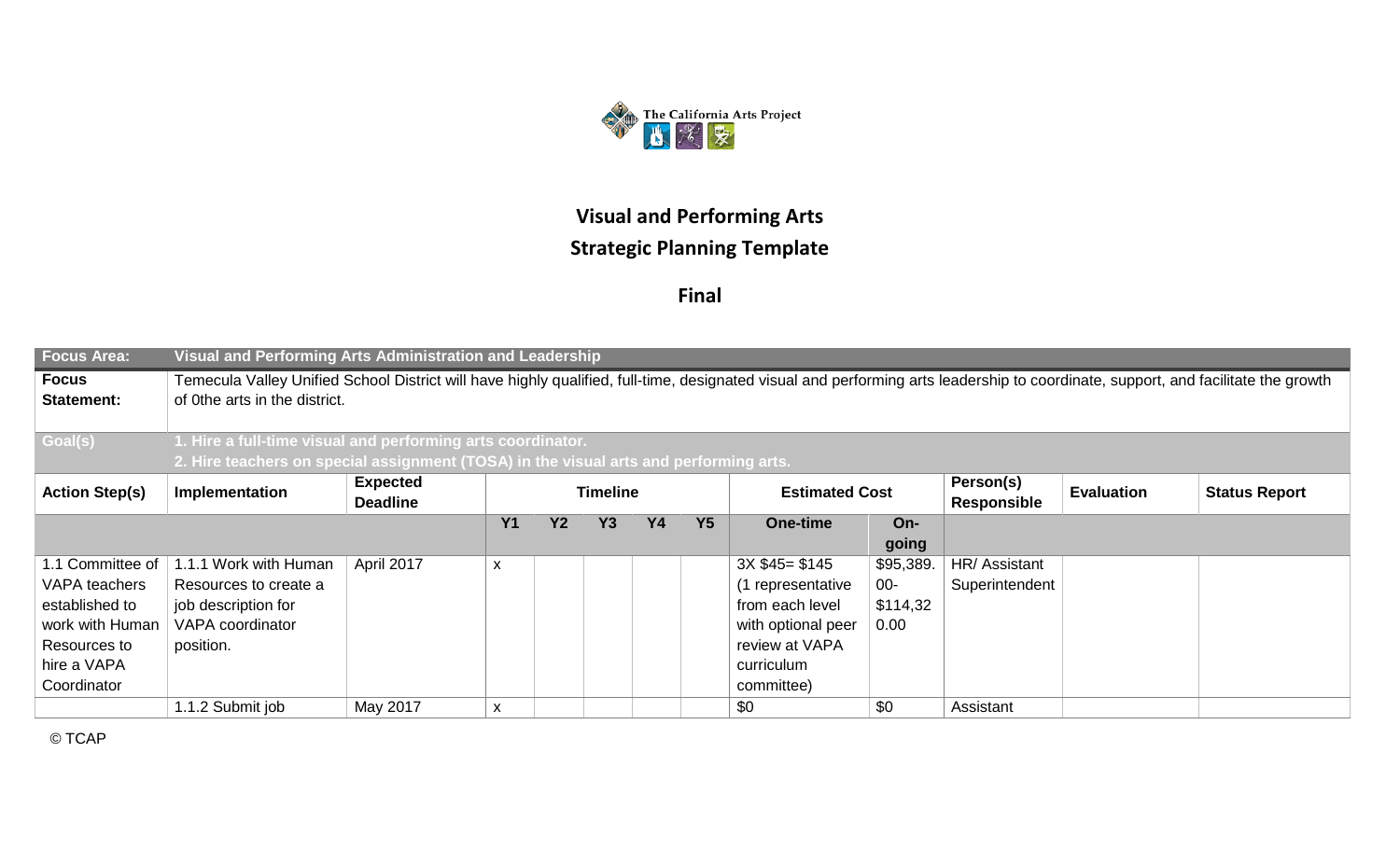

**Final**

|                                                                                                | descriptions for<br>approval to<br>Superintendent's<br><b>Cabinet and School</b><br>Board.                             |                        |                |                                                                                                        |     | Superintendent                                                                                 |                            |
|------------------------------------------------------------------------------------------------|------------------------------------------------------------------------------------------------------------------------|------------------------|----------------|--------------------------------------------------------------------------------------------------------|-----|------------------------------------------------------------------------------------------------|----------------------------|
|                                                                                                | 1.1.3 Post position on<br>Edjoin                                                                                       | June 2017              | X              | \$0                                                                                                    | \$0 | <b>HR</b>                                                                                      |                            |
|                                                                                                | 1.1.4 Establish a<br>selection committee<br>including, current VAPA<br>teachers, to<br>screen/interview<br>applicants. | <b>June 2017</b>       | X              | If during the<br>school day: 6X<br>$$126$ (Sub Cost)=<br>\$756<br>If not during the<br>school day: \$0 |     | HR/ Assistant<br>Superintendent                                                                |                            |
| 1.2 Oversee<br>implementation<br>of the VAPA<br><b>Strategic Arts</b><br><b>Education Plan</b> | 1.2.1 Research different<br>VAPA leadership<br>models.                                                                 | Immediate upon<br>hire | $\pmb{\times}$ | \$0                                                                                                    | \$0 | <b>VAPA</b><br>Coordinator,<br><b>Current VAPA</b><br>Teachers,<br>Community<br><b>Members</b> | \$96, 290.00-<br>\$115,221 |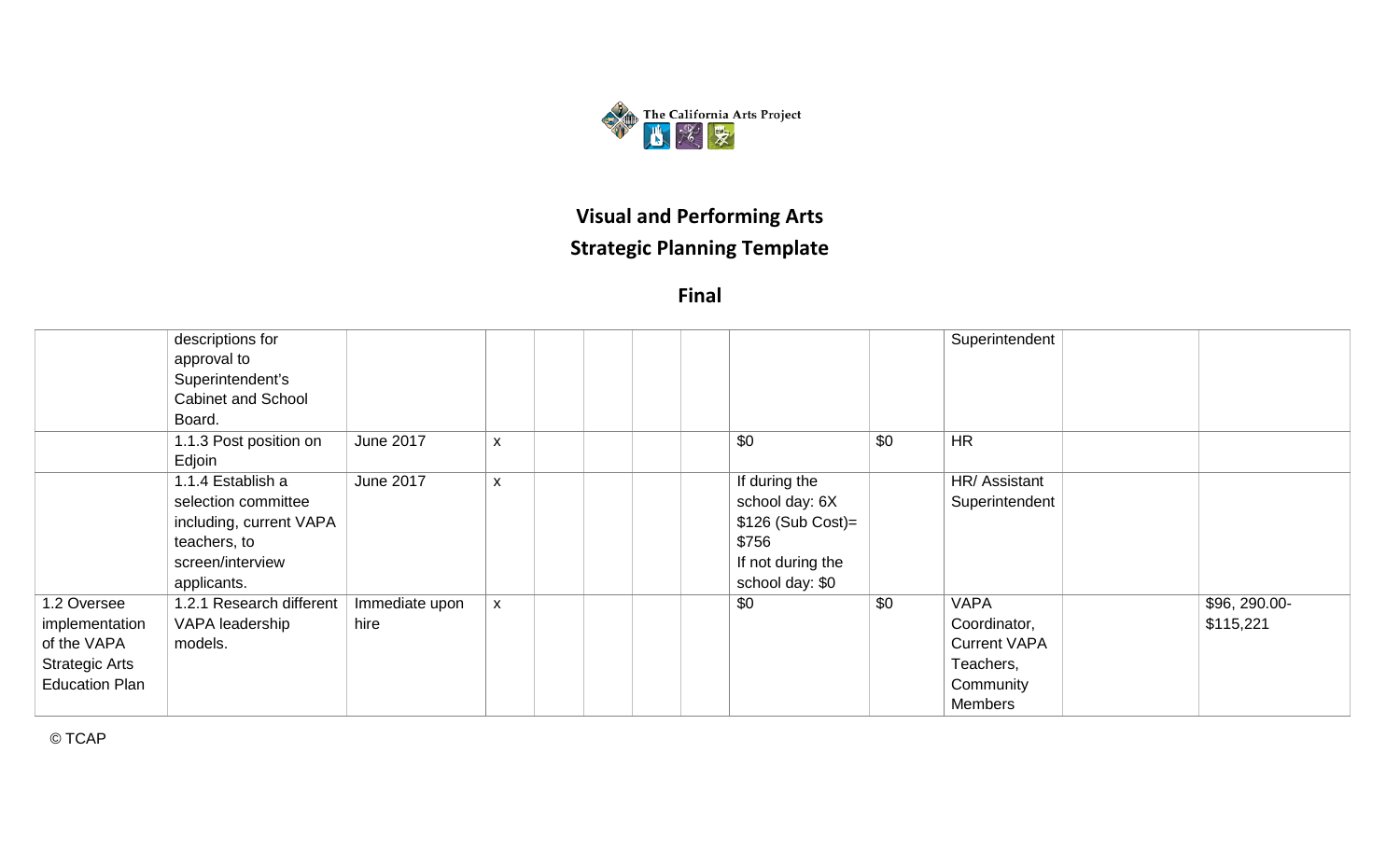

**Final**

|                       | 1.2.2 Develop and         | Immediate upon | X |  |                    |          | <b>VAPA</b>         |  |  |
|-----------------------|---------------------------|----------------|---|--|--------------------|----------|---------------------|--|--|
|                       | implement new             | hire           |   |  |                    |          | Coordinator,        |  |  |
|                       | leadership model for      |                |   |  |                    |          | <b>Current VAPA</b> |  |  |
|                       | district.                 |                |   |  |                    |          | Teachers,           |  |  |
|                       |                           |                |   |  |                    |          | Community           |  |  |
|                       |                           |                |   |  |                    |          | Members             |  |  |
| 2.1 Establish         | 2.1.1 Work with Human     | April 2017     | X |  | $3X $45 = $135$    |          | <b>VAPA</b>         |  |  |
| <b>TOSA positions</b> | Resources to create a     |                |   |  | (1 representative  | $TOSA=$  | Coordinator,        |  |  |
| to act as liaisons    | job description for two   |                |   |  | from each level    | \$72,000 | <b>Current VAPA</b> |  |  |
| between VAPA          | TOSA positions, one for   |                |   |  | with optional peer |          | Teachers,           |  |  |
| teachers and the      | performing arts and one   |                |   |  | review at VAPA     | \$103,00 | Community           |  |  |
| VAPA                  | for visual arts.          |                |   |  | curriculum         | 0        | Members             |  |  |
| Coordinator.          |                           |                |   |  | committee)         |          |                     |  |  |
|                       | 2.1.2 Submit job          | May 2017       | X |  | \$0                | \$0      | Assistant           |  |  |
|                       | descriptions for          |                |   |  |                    |          | Superintendent      |  |  |
|                       | approval to               |                |   |  |                    |          |                     |  |  |
|                       | Superintendent's          |                |   |  |                    |          |                     |  |  |
|                       | <b>Cabinet and School</b> |                |   |  |                    |          |                     |  |  |
|                       | Board.                    |                |   |  |                    |          |                     |  |  |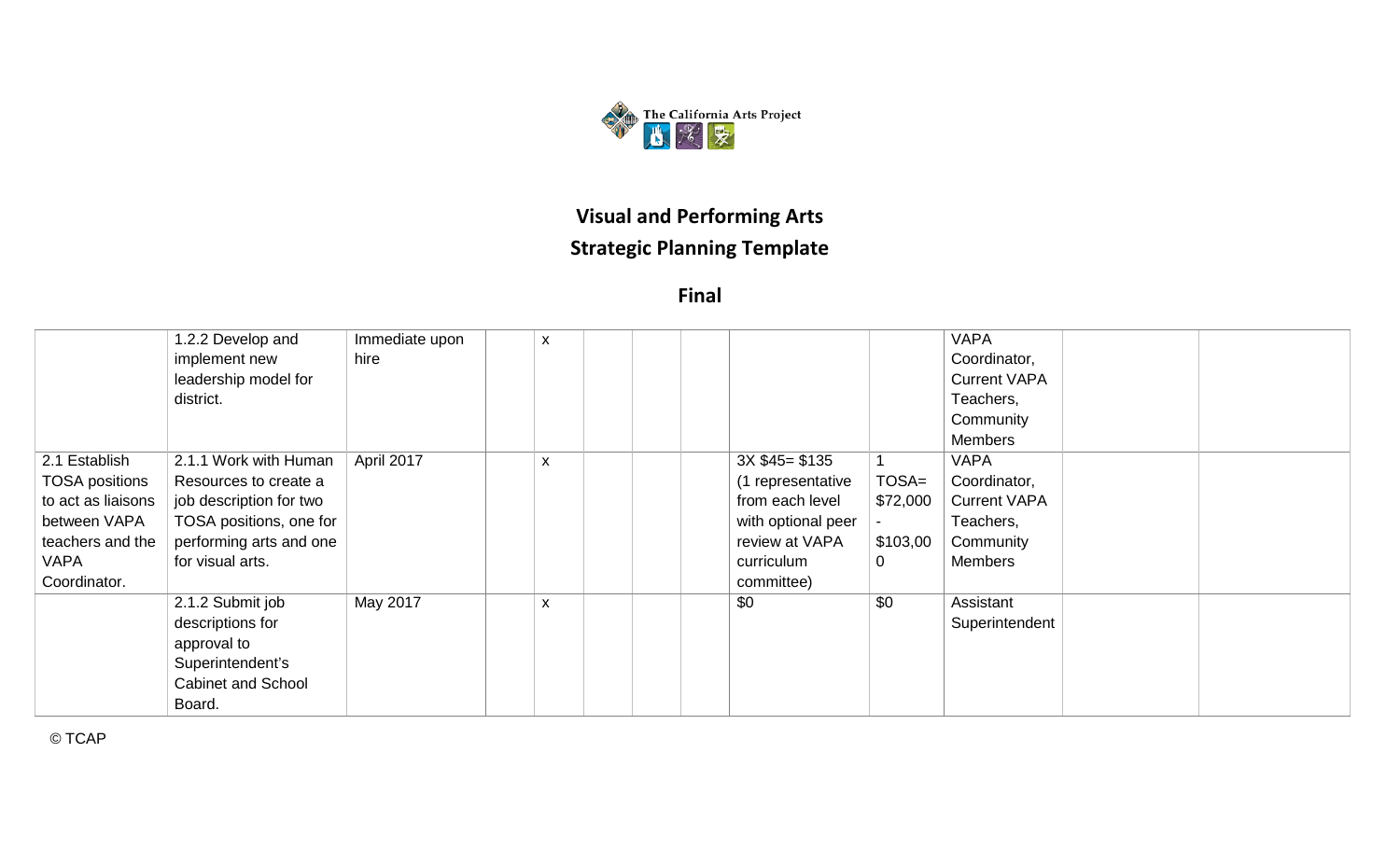

|                                                      | 2.1.3 Post on Edjoin.                                                                              | June 2017 | X |   |                           |   | \$0                                                                                                    | \$0 | <b>HR</b>                                                                               |  |
|------------------------------------------------------|----------------------------------------------------------------------------------------------------|-----------|---|---|---------------------------|---|--------------------------------------------------------------------------------------------------------|-----|-----------------------------------------------------------------------------------------|--|
|                                                      | 2.1.4 Establish<br>committee to<br>screen/interview<br>applicants.                                 | June 2017 | X |   |                           |   | If during the<br>school day: 6X<br>$$126$ (Sub cost)=<br>\$756<br>If not during the<br>school day: \$0 | \$0 | <b>VAPA</b><br>Coordinator,<br><b>Current VAPA</b><br>Teachers,<br>Community<br>Members |  |
| 2.2 TOSA<br>positions support<br>VAPA<br>Coordinator | 2.2.1 Support the<br>oversight of the<br><b>Strategic Arts Education</b><br>Plan for the district. | Ongoing   | X | X | $\boldsymbol{\mathsf{x}}$ | X | \$0                                                                                                    | \$0 | <b>VAPA</b><br>Coordinator,<br><b>Current VAPA</b><br>Teachers,<br>Community<br>Members |  |
|                                                      |                                                                                                    |           |   |   |                           |   | <b>Estimated</b><br><b>TOTALS</b><br>\$241,190.00-<br>\$321,492.00                                     |     |                                                                                         |  |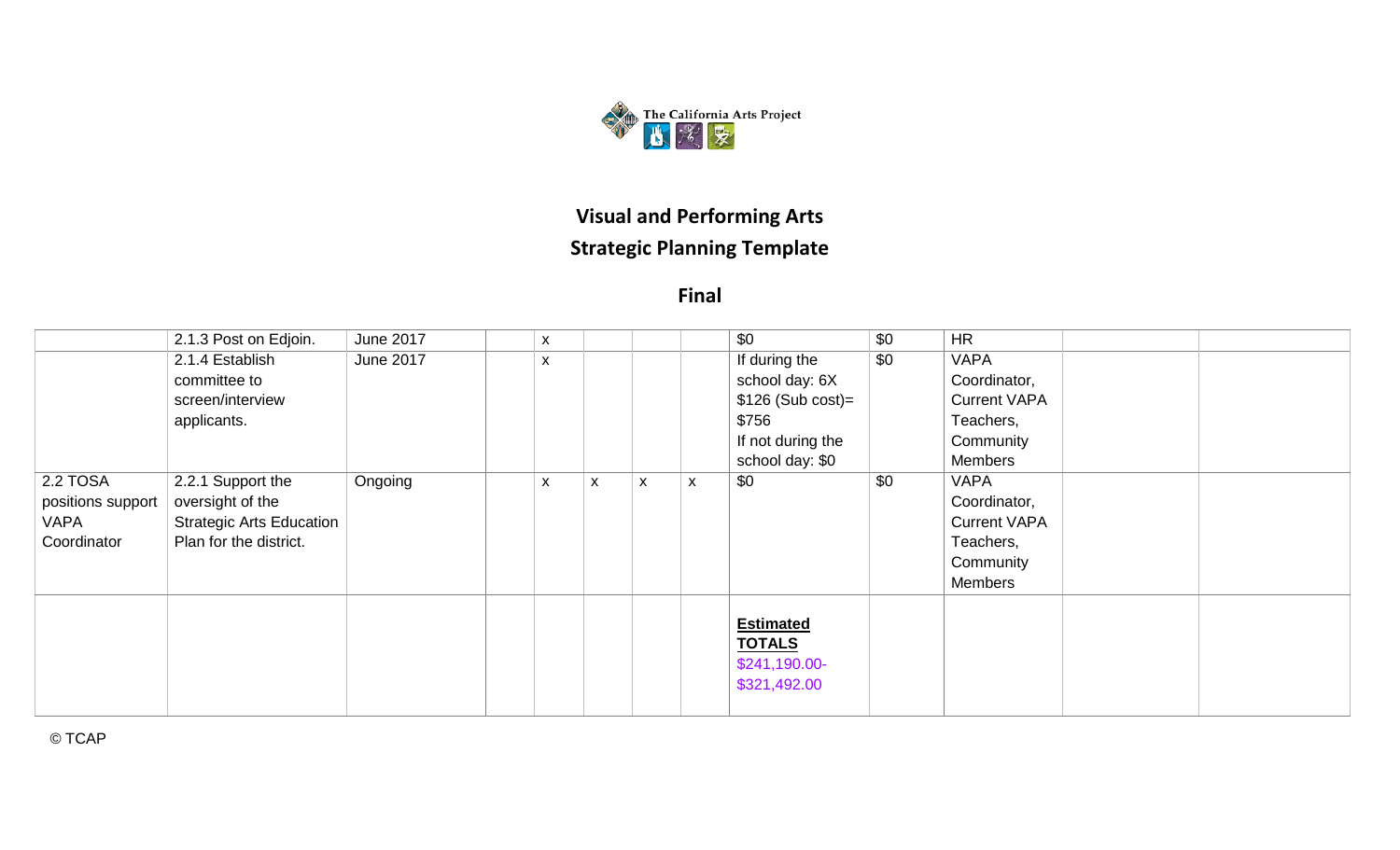

|  | <b>COORDINATOR</b>    |  |
|--|-----------------------|--|
|  | Only                  |  |
|  | $$96,290.00-$         |  |
|  | $\frac{1}{15,221.00}$ |  |
|  |                       |  |
|  | <b>TOSAs Only</b>     |  |
|  | \$145,802.00-         |  |
|  | $\frac{$207,802.00}{$ |  |
|  |                       |  |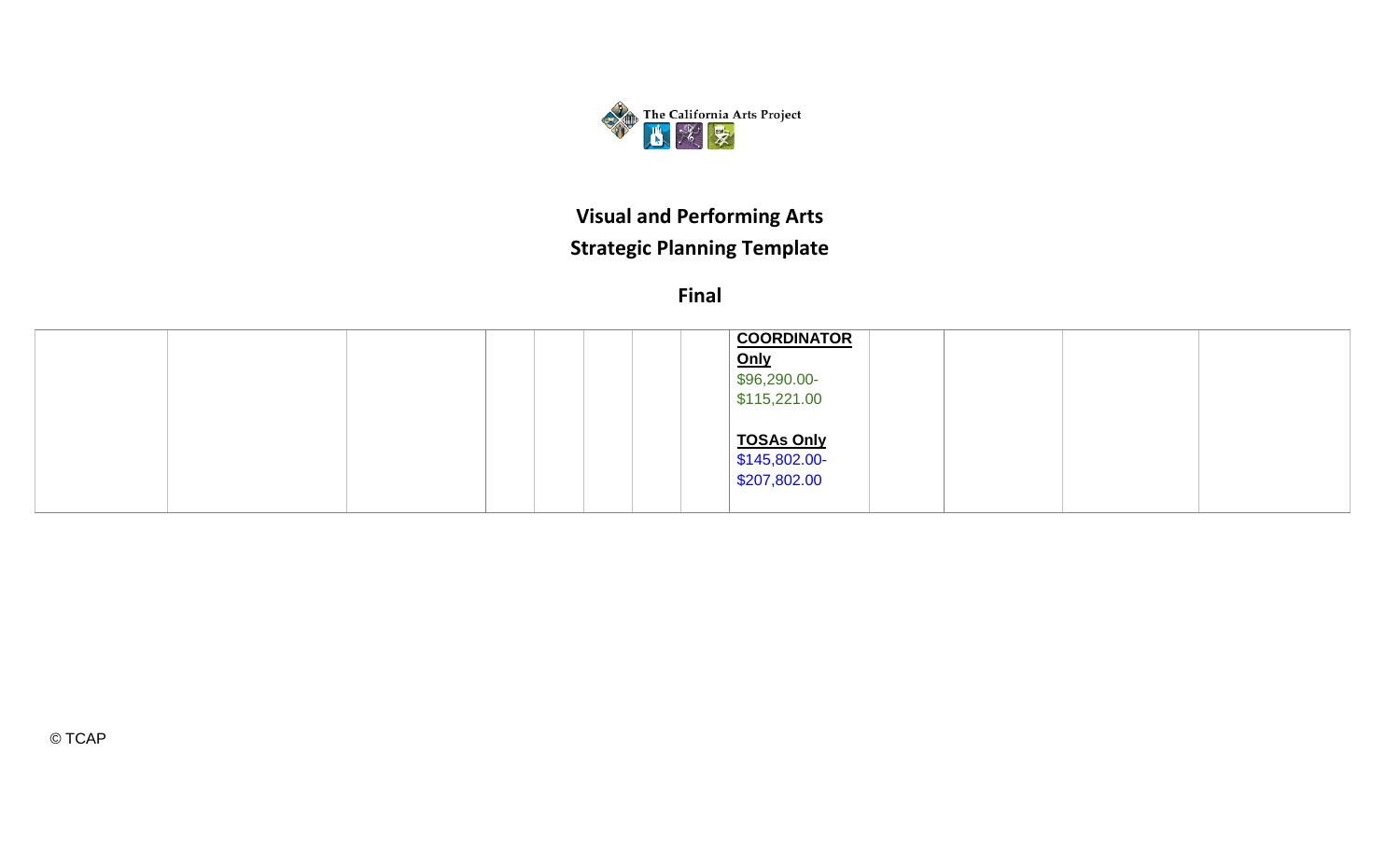

| <b>Focus Area:</b>                | <b>Curriculum and Instruction</b>                                                                                                                                                |           |   |  |  |  |  |  |             |                           |                  |  |  |  |
|-----------------------------------|----------------------------------------------------------------------------------------------------------------------------------------------------------------------------------|-----------|---|--|--|--|--|--|-------------|---------------------------|------------------|--|--|--|
| <b>Focus</b><br><b>Statement:</b> | Temecula Valley USD will establish, implement, and provide equity and access to a TK-12 standards-based curriculum in dance, music, theatre, and visual arts at every<br>site.   |           |   |  |  |  |  |  |             |                           |                  |  |  |  |
| Goal(s)                           | Establish specific standards-based courses within each of the four arts disciplines to be offered at each site.                                                                  |           |   |  |  |  |  |  |             |                           |                  |  |  |  |
|                                   | Provide equitable, grade-level, standards-based resources and materials for all courses offered.                                                                                 |           |   |  |  |  |  |  |             |                           |                  |  |  |  |
| <b>Action Step(s)</b>             | <b>Expected</b><br>Person(s)<br><b>Estimated Cost</b><br>Implementation<br><b>Evaluation</b><br><b>Status Report</b><br><b>Timeline</b><br><b>Deadline</b><br><b>Responsible</b> |           |   |  |  |  |  |  |             |                           |                  |  |  |  |
|                                   | <b>Y3</b><br><b>Y4</b><br>Y <sub>5</sub><br><b>Y1</b><br><b>Y2</b><br>On-going<br>One-time                                                                                       |           |   |  |  |  |  |  |             |                           |                  |  |  |  |
| 1.1 Establish                     | 1.1.1 Convene dance                                                                                                                                                              | June 2018 | X |  |  |  |  |  | \$756 for 6 | <b>VAPA Coordinators,</b> | VAPA Committee,  |  |  |  |
| curriculum                        | committee to develop                                                                                                                                                             |           |   |  |  |  |  |  | teacher     | <b>TOSA Performing</b>    | Director-        |  |  |  |
| committees in                     | TK-12 scope and                                                                                                                                                                  |           |   |  |  |  |  |  | substitutes | Arts, VAPA                | Curriculum and   |  |  |  |
| dance, music,                     | sequence.                                                                                                                                                                        |           |   |  |  |  |  |  | per meeting | Committee                 | Instruction, and |  |  |  |
| theatre, and                      |                                                                                                                                                                                  |           |   |  |  |  |  |  | @ 3         |                           | Assessment (CIA) |  |  |  |
| visual arts.                      |                                                                                                                                                                                  |           |   |  |  |  |  |  | meetings:   |                           |                  |  |  |  |
|                                   |                                                                                                                                                                                  |           |   |  |  |  |  |  | \$2268.     |                           |                  |  |  |  |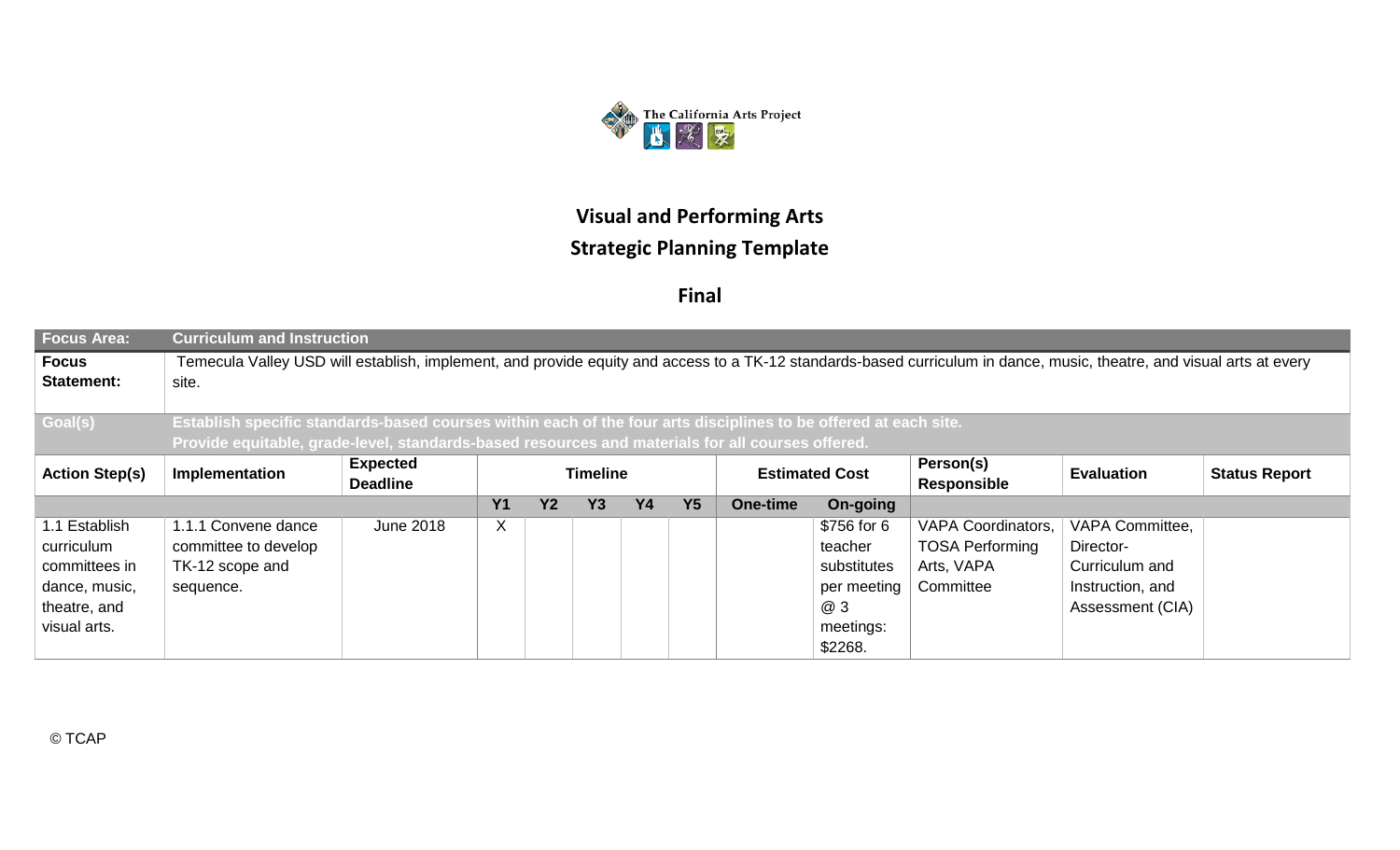

**Final**

| 1.1.2 Convene dance   | <b>June 2019</b> | X       |  | \$756 for 6 | <b>VAPA Coordinators,</b> | VAPA Committee,     |  |
|-----------------------|------------------|---------|--|-------------|---------------------------|---------------------|--|
| committee to write    |                  |         |  | teacher     | <b>TOSA Performing</b>    | Director- CIA       |  |
| standards-based       |                  |         |  | substitutes | Arts,                     |                     |  |
| courses, TK-12, to be |                  |         |  | per meeting | <b>VAPA Committee</b>     |                     |  |
| offered at each site. |                  |         |  | <b>@3</b>   |                           |                     |  |
|                       |                  |         |  | meetings:   |                           |                     |  |
|                       |                  |         |  | \$2268.     |                           |                     |  |
| 1.1.3 Convene music   | <b>June 2018</b> | X       |  | \$756 for 6 | VAPA Coordinator,         | VAPA Committee,     |  |
| committee to develop  |                  |         |  | teacher     | <b>TOSA Performing</b>    | Director- CIA,      |  |
| TK-12 scope and       |                  |         |  | substitutes | Arts,                     | <b>Ultimately</b>   |  |
| sequence.             |                  |         |  | per meeting | <b>VAPA Committee</b>     | responsible for all |  |
|                       |                  |         |  | @ 3         |                           |                     |  |
|                       |                  |         |  | meetings:   |                           |                     |  |
|                       |                  |         |  | \$2268.     |                           |                     |  |
| 1.1.4 Convene music   | <b>June 2019</b> | $\sf X$ |  | \$756 for 6 | VAPA Coordinator,         | VAPA Committee,     |  |
| committee to write    |                  |         |  | teacher     | <b>TOSA Performing</b>    | Director- CIA       |  |
| standards-based       |                  |         |  | substitutes | Arts,                     |                     |  |
| courses, TK-12, to be |                  |         |  | per meeting | <b>VAPA Committee</b>     |                     |  |
| offered at each site. |                  |         |  | @ 3         |                           |                     |  |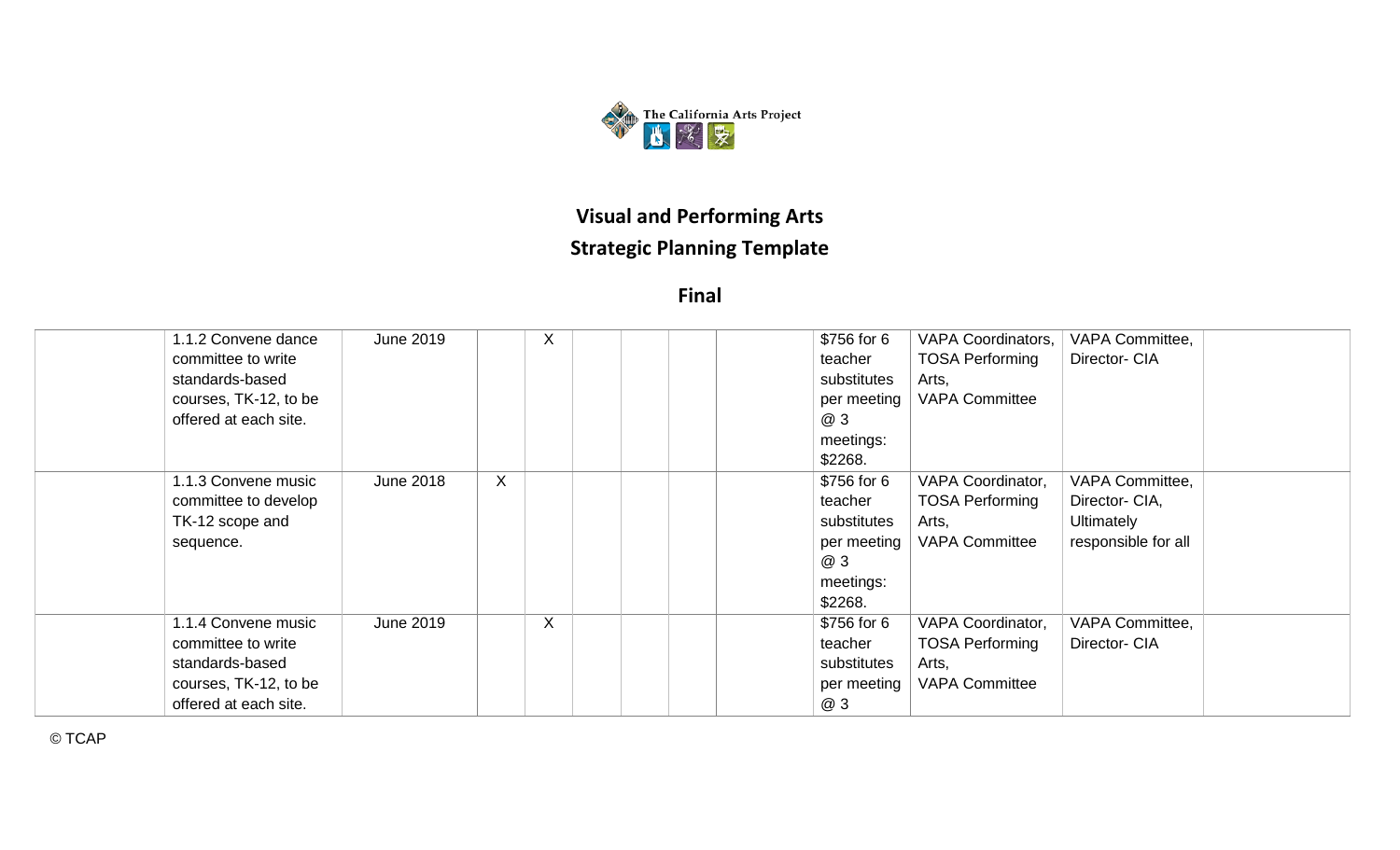

**Final**

|                                                                                                                  |                  |              |   |  | meetings:<br>\$2268.                                                                |                                                                               |                                  |
|------------------------------------------------------------------------------------------------------------------|------------------|--------------|---|--|-------------------------------------------------------------------------------------|-------------------------------------------------------------------------------|----------------------------------|
| 1.1.5 Convene theatre<br>committee to develop<br>TK-12 scope and<br>sequence.                                    | <b>June 2018</b> | $\mathsf{X}$ |   |  | \$756 for 6<br>teacher<br>substitutes<br>per meeting<br>@ 3<br>meetings:<br>\$2268. | VAPA Coordinator,<br><b>TOSA Performing</b><br>Arts,<br><b>VAPA Committee</b> | VAPA Committee,<br>Director- CIA |
| 1.1.6 Convene theatre<br>committee to write<br>standards-based<br>courses, TK-12, to be<br>offered at each site. | June 2019        |              | X |  | \$756 for 6<br>teacher<br>substitutes<br>per meeting<br>@ 3<br>meetings:<br>\$2268. | VAPA Coordinator,<br><b>TOSA Performing</b><br>Arts,<br><b>VAPA Committee</b> | VAPA Committee,<br>Director- CIA |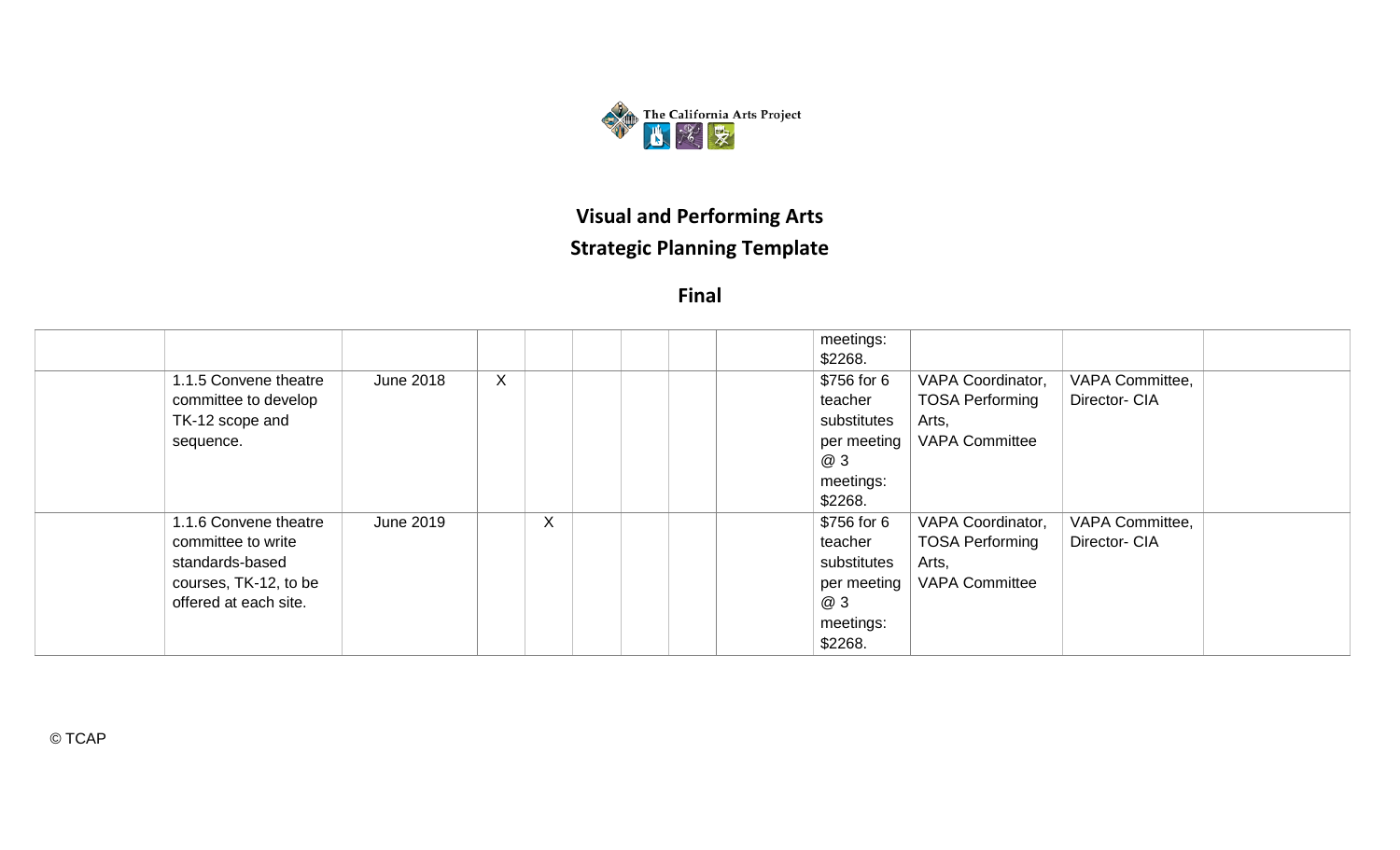

**Final**

|                 | 1.1.7 Convene visual     | <b>June 2018</b> | X |   |   |   | \$756 for 6 | <b>VAPA Coordinator,</b>   | VAPA Committee,       |  |
|-----------------|--------------------------|------------------|---|---|---|---|-------------|----------------------------|-----------------------|--|
|                 | arts committee to        |                  |   |   |   |   | teacher     | <b>TOSA Visual Arts,</b>   | Director- CIA,        |  |
|                 | develop TK-12 scope      |                  |   |   |   |   | substitutes | <b>VAPA Committee</b>      | <b>TVUSD School</b>   |  |
|                 | and sequence.            |                  |   |   |   |   | per meeting |                            | <b>Board</b>          |  |
|                 |                          |                  |   |   |   |   | <b>@3</b>   |                            |                       |  |
|                 |                          |                  |   |   |   |   | meetings:   |                            |                       |  |
|                 |                          |                  |   |   |   |   | \$2268.     |                            |                       |  |
|                 | 1.1.8 Convene visual     | June 2019        |   | X |   |   | \$756 for 6 | VAPA Coordinator,          | <b>VAPA Committee</b> |  |
|                 | arts committee to write  |                  |   |   |   |   | teacher     | <b>TOSA Visual Arts,</b>   |                       |  |
|                 | standards-based          |                  |   |   |   |   | substitutes | <b>VAPA Committee</b>      |                       |  |
|                 | courses, TK-12, to be    |                  |   |   |   |   | per meeting |                            |                       |  |
|                 | offered at each site.    |                  |   |   |   |   | @ 3         |                            |                       |  |
|                 |                          |                  |   |   |   |   | meetings:   |                            |                       |  |
|                 |                          |                  |   |   |   |   | \$2268.     |                            |                       |  |
| 2.1 Establish a | 2.1.1 Develop a budget   | <b>June 2020</b> |   |   | X | X | \$630 for 5 | VAPA Committee,            | <b>Board Approval</b> |  |
| budget for VAPA | to provide equipment     |                  |   |   |   |   | teacher     | VAPA TOSAS,                |                       |  |
| resources and   | and resources            |                  |   |   |   |   | substitutes | VAPA Coordinator,          |                       |  |
| materials.      | appropriate to each of   |                  |   |   |   |   | per meeting | <b>Assistant Support -</b> |                       |  |
|                 | the arts disciplines for |                  |   |   |   |   | @ 3         | <b>BSS</b>                 |                       |  |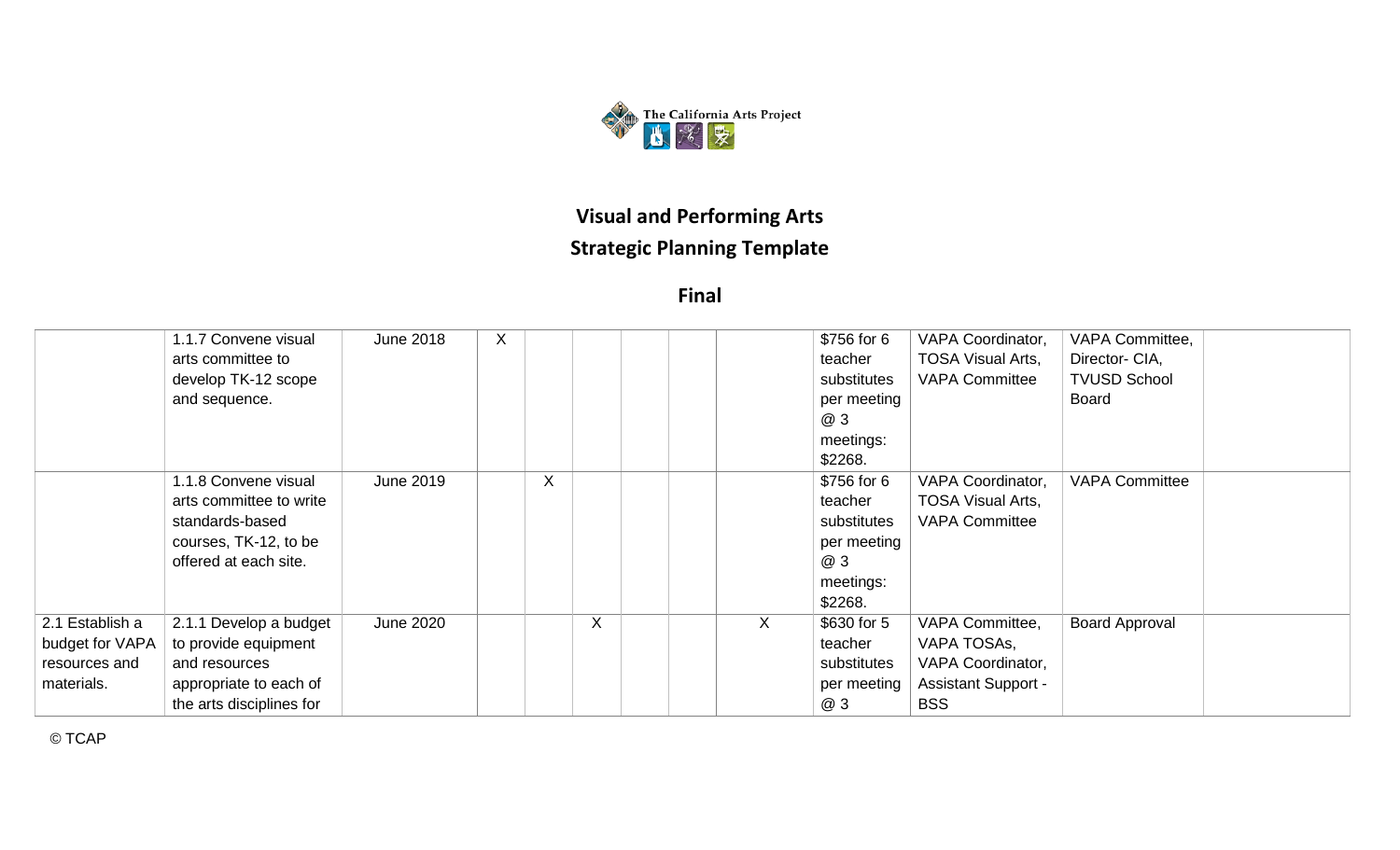

|                                                                                                                     |                  | $\cdots$ |         |              | $\bullet$ . The set of $\bullet$<br><u>___</u> |                                                                                     |                                                                 |                       |  |
|---------------------------------------------------------------------------------------------------------------------|------------------|----------|---------|--------------|------------------------------------------------|-------------------------------------------------------------------------------------|-----------------------------------------------------------------|-----------------------|--|
|                                                                                                                     |                  |          |         |              |                                                |                                                                                     |                                                                 |                       |  |
|                                                                                                                     |                  |          |         |              | <b>Strategic Planning Template</b>             |                                                                                     |                                                                 |                       |  |
|                                                                                                                     |                  |          |         |              |                                                |                                                                                     |                                                                 |                       |  |
|                                                                                                                     |                  |          |         | <u>Final</u> |                                                |                                                                                     |                                                                 |                       |  |
|                                                                                                                     |                  |          |         |              |                                                |                                                                                     |                                                                 |                       |  |
| instruction.                                                                                                        |                  |          |         |              |                                                | meetings:<br>\$1890.                                                                |                                                                 |                       |  |
| 2.1.2 Develop a budget<br>for instructional<br>materials to support<br>courses of study in<br>each arts discipline. | <b>June 2020</b> |          | $\sf X$ |              | $\mathsf{X}$                                   | \$630 for 5<br>teacher<br>substitutes<br>per meeting<br>@ 3<br>meetings:<br>\$1890. | <b>VAPA Committee</b><br>VAPA TOSAs,<br><b>VAPA Coordinator</b> | <b>Board Approval</b> |  |
|                                                                                                                     |                  |          |         |              |                                                | Total:                                                                              |                                                                 |                       |  |
|                                                                                                                     |                  |          |         |              |                                                | \$21,924                                                                            |                                                                 |                       |  |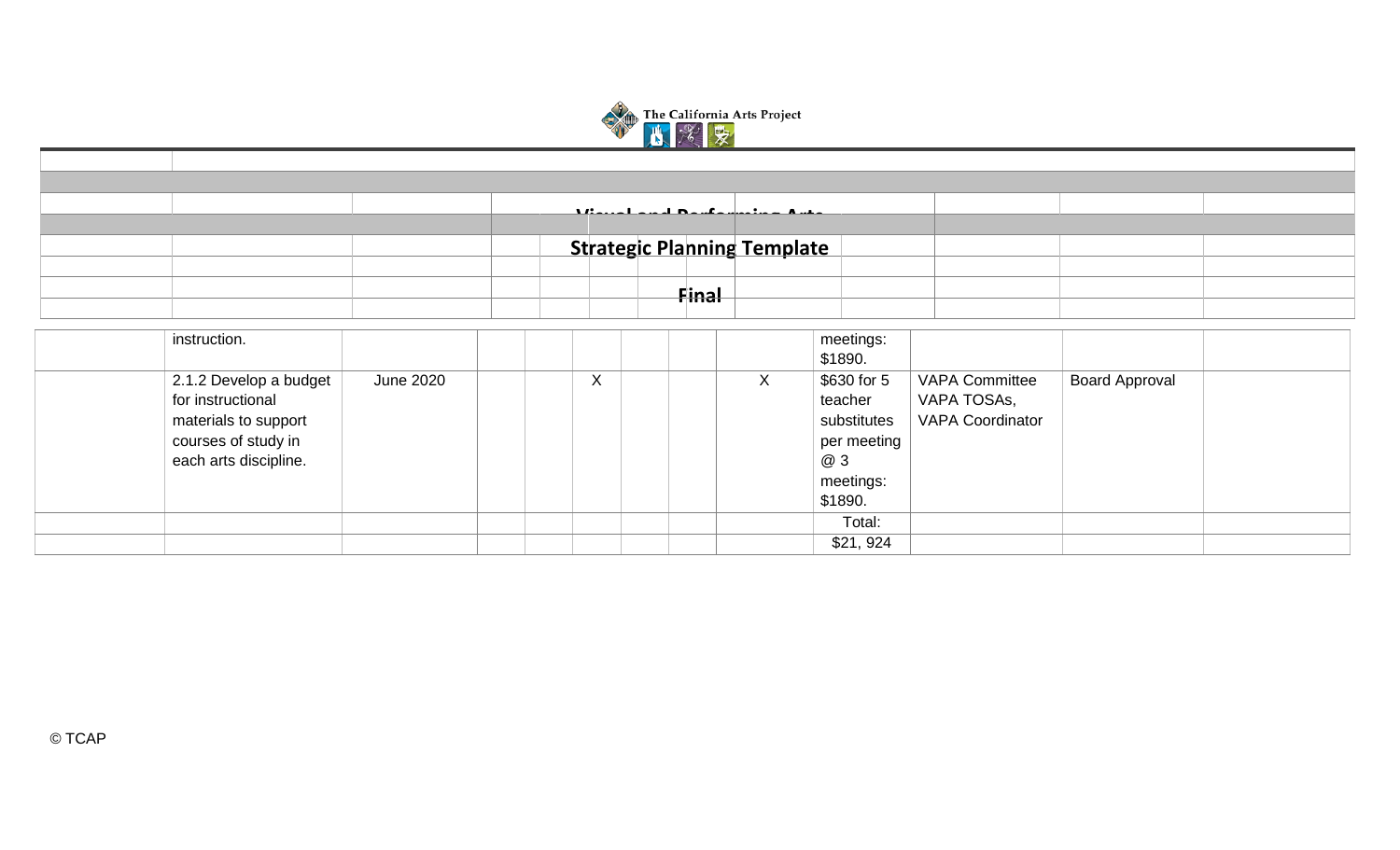

**Final**

| <b>Focus Area:</b>         | <b>Facilities and Equipment</b>                                                                                                                                                  |                                                                                                   |   |          |   |   |    |     |             |                    |                          |                   |  |  |
|----------------------------|----------------------------------------------------------------------------------------------------------------------------------------------------------------------------------|---------------------------------------------------------------------------------------------------|---|----------|---|---|----|-----|-------------|--------------------|--------------------------|-------------------|--|--|
| <b>Focus</b><br>Statement: | Temecula Valley USD will provide ongoing access to equitable and optimal arts learning facilities for all students at each site.                                                 |                                                                                                   |   |          |   |   |    |     |             |                    |                          |                   |  |  |
| Goal(s)                    | 1. Prioritized schedule of all facilities.                                                                                                                                       |                                                                                                   |   |          |   |   |    |     |             |                    |                          |                   |  |  |
|                            | 2. Establishment and prioritized use of separate budget for maintenance and upkeep of all facilities.                                                                            |                                                                                                   |   |          |   |   |    |     |             |                    |                          |                   |  |  |
|                            |                                                                                                                                                                                  | 3. Establishment of technology, facility, and equipment guarantee in all facilities at all sites. |   |          |   |   |    |     |             |                    |                          |                   |  |  |
| <b>Action Step(s)</b>      | Person(s)<br><b>Expected</b><br><b>Estimated Cost</b><br>Implementation<br><b>Timeline</b><br><b>Evaluation</b><br><b>Status Report</b><br><b>Deadline</b><br><b>Responsible</b> |                                                                                                   |   |          |   |   |    |     |             |                    |                          |                   |  |  |
|                            | Y2<br><b>Y1</b><br>Y3<br><b>Y4</b><br>Y <sub>5</sub><br>On-going<br>One-time                                                                                                     |                                                                                                   |   |          |   |   |    |     |             |                    |                          |                   |  |  |
| 1.1. Current               | 1.1.1 Provide teachers                                                                                                                                                           | April 2017                                                                                        | X |          |   |   |    | \$0 | \$0         | <b>VAPA</b>        | District schedule        | 2x/year (at       |  |  |
| assessment of              | and stakeholders                                                                                                                                                                 |                                                                                                   |   |          |   |   |    |     |             | Coordinator and    |                          | semester)         |  |  |
| scheduling                 | access to site and                                                                                                                                                               |                                                                                                   |   |          |   |   |    |     |             | <b>VAPA Chair</b>  |                          |                   |  |  |
| practices                  | district scheduling                                                                                                                                                              |                                                                                                   |   |          |   |   |    |     |             | and/or Theatre     |                          |                   |  |  |
|                            | programs.                                                                                                                                                                        |                                                                                                   |   |          |   |   |    |     |             | Mgr. from each     |                          |                   |  |  |
|                            |                                                                                                                                                                                  |                                                                                                   |   |          |   |   |    |     |             | site               |                          |                   |  |  |
|                            | 1.1.2 Schedule meeting                                                                                                                                                           | March annually                                                                                    | X | $\times$ | X | X | X. |     | 2hrs $X$ 30 | <b>VAPA Chairs</b> | <b>District schedule</b> | district schedule |  |  |
|                            | with all relevant group                                                                                                                                                          | (ongoing)                                                                                         |   |          |   |   |    |     | teachers X  | from all levels    |                          | (confirm at any   |  |  |
|                            | representatives to be                                                                                                                                                            |                                                                                                   |   |          |   |   |    |     | \$45        | (sub committee)    |                          | time)             |  |  |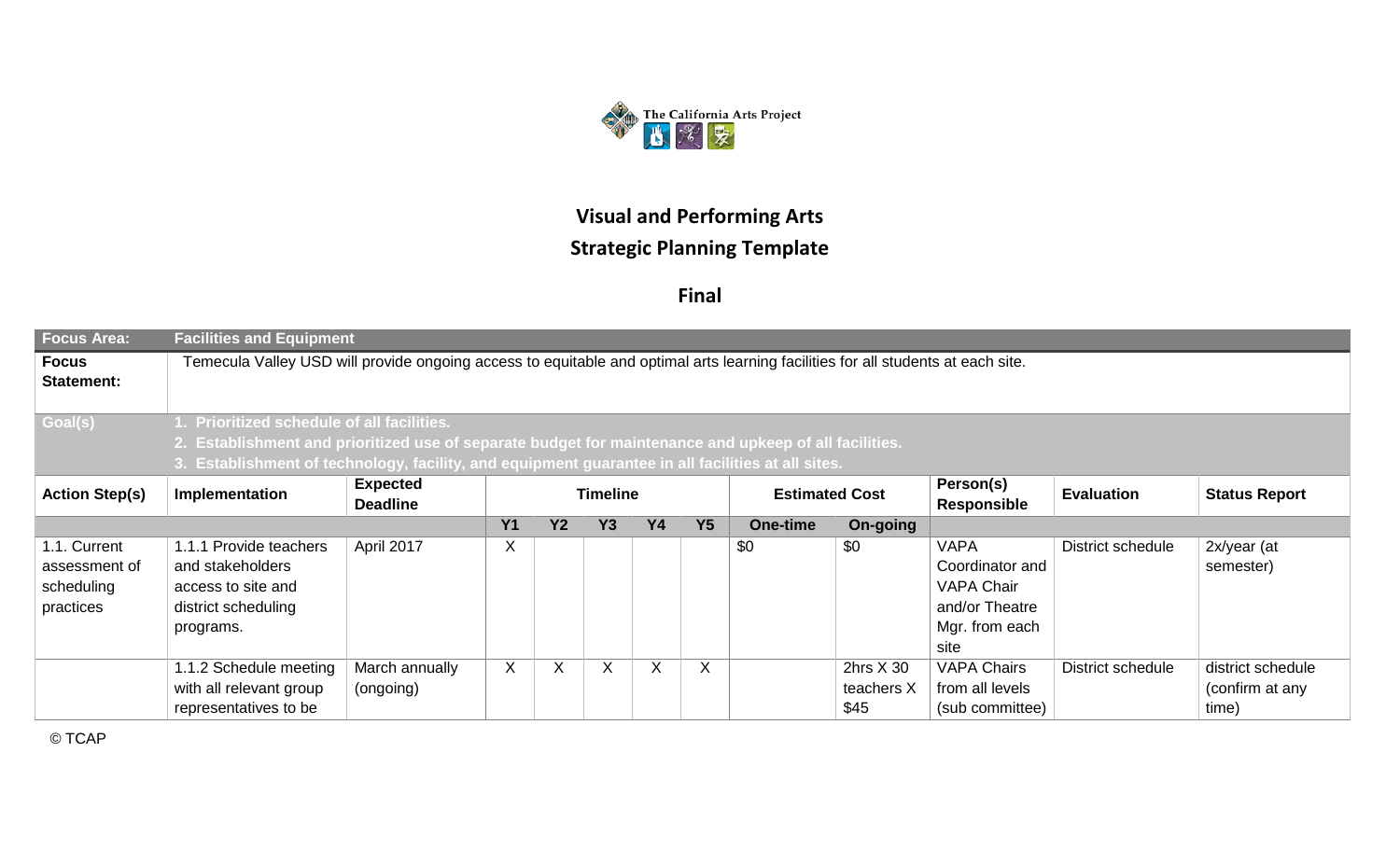

**Final**

|                                                                    | held the preceding<br>school year.                                                                  |                                               |              |              |   |         |   |     | /teacher for<br>after-<br>school<br>$meeting =$<br>\$2700    |                                                      |                                                              |                                                                           |
|--------------------------------------------------------------------|-----------------------------------------------------------------------------------------------------|-----------------------------------------------|--------------|--------------|---|---------|---|-----|--------------------------------------------------------------|------------------------------------------------------|--------------------------------------------------------------|---------------------------------------------------------------------------|
|                                                                    | 1.1.3 Give priority to<br>students/student groups<br>at each site, and at all<br>grade levels       | Beginning of each<br>school year<br>(ongoing) | $\mathsf{X}$ | X            | X | X       | X | \$0 | \$0                                                          | <b>Site</b><br>administrators,<br><b>VAPA Chairs</b> | Site schedule                                                | site schedule<br>(confirm at any<br>time)                                 |
| 2.1 Assessment<br>of budgets and<br>accounts for<br>schools sites. | 2.1.1 Filter back funds<br>derived from rental of<br>facilities for facility<br>upkeep.             | <b>July 2017</b>                              |              | X            | X | X       | X |     | unknown<br>(check<br>procedures<br>that<br>already<br>exist) | <b>Site</b><br>administrators                        | Rental invoices                                              | rental financial<br>reports available to<br>site admin and<br>VAPA chairs |
|                                                                    | 2.1.2 Identify, dedicate,<br>and allocate funds for<br>maintenance of<br>facilities/workstations/in | Ongoing                                       | X            | $\mathsf{X}$ | X | $\sf X$ | X |     | \$270,000/y<br>(min. of<br>\$10K each                        | Site<br>administrators,<br>classroom<br>teachers,    | Quarterly<br>committee<br>work orders and<br>rental invoices | rental financial<br>reports available to<br>site admin and<br>VAPA chairs |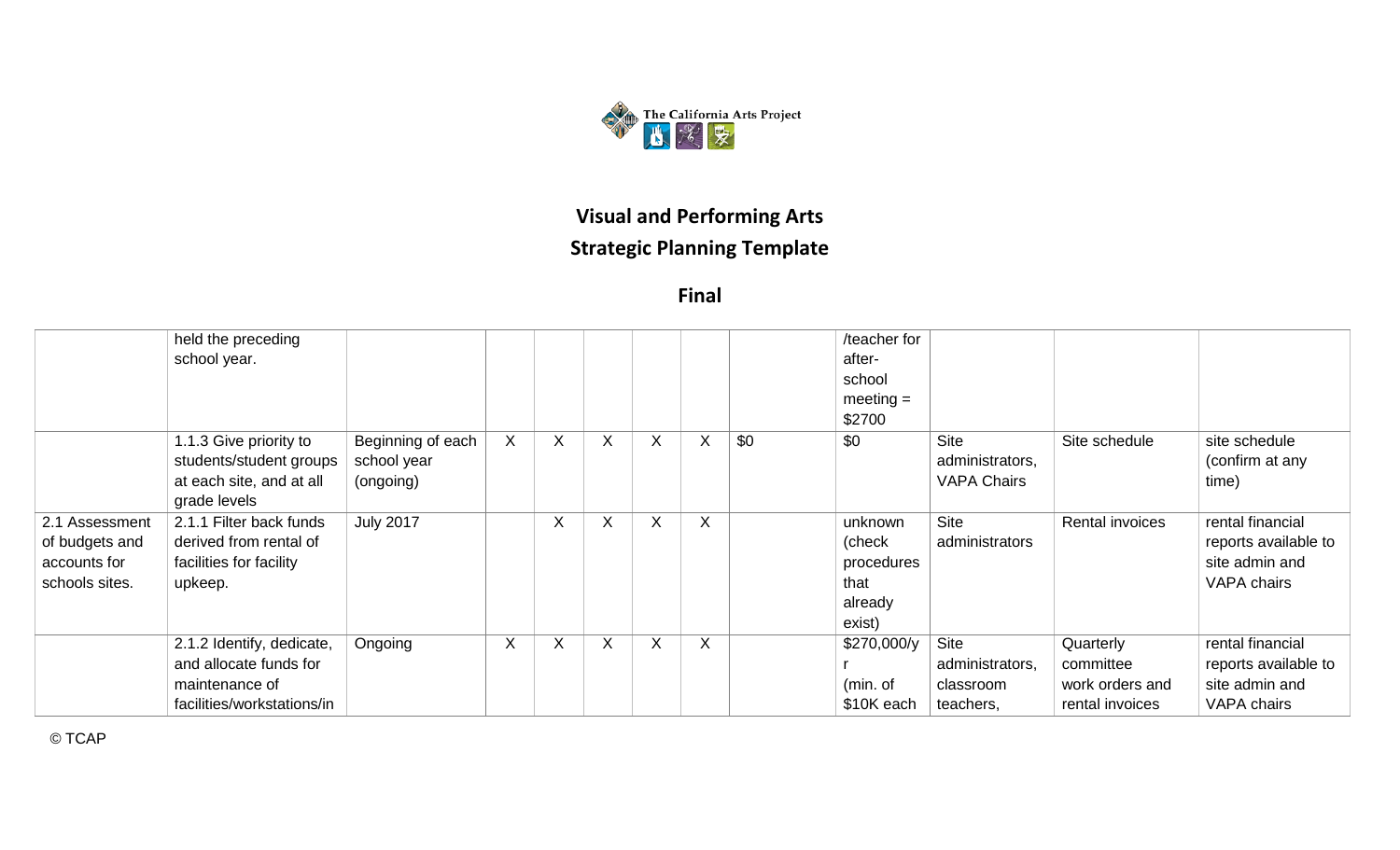

|                 | struments/kilns/stage     |                  |   |   |         |   |   |     | for 27       | maintenance      |                     |  |
|-----------------|---------------------------|------------------|---|---|---------|---|---|-----|--------------|------------------|---------------------|--|
|                 | and sound                 |                  |   |   |         |   |   |     | sites)       | and operations   |                     |  |
|                 | equipment/band            |                  |   |   |         |   |   |     |              | personnel,       |                     |  |
|                 | uniforms/etc.             |                  |   |   |         |   |   |     |              | fiscal           |                     |  |
|                 |                           |                  |   |   |         |   |   |     |              | representatives  |                     |  |
| 2.2 Determine   | 2.2.1 Establish           | <b>June 2017</b> | X |   |         |   |   | \$0 | \$0          | VAPA teachers    | Work orders and     |  |
| what            | procedure in              |                  |   |   |         |   |   |     |              | and Site         | rental invoices for |  |
| components of a | collaboration with        |                  |   |   |         |   |   |     |              | administrators   | equipment           |  |
| program should  | subject area specialists. |                  |   |   |         |   |   |     |              |                  |                     |  |
| be paid for by  |                           |                  |   |   |         |   |   |     |              |                  |                     |  |
| maintenance     |                           |                  |   |   |         |   |   |     |              |                  |                     |  |
| funds           |                           |                  |   |   |         |   |   |     |              |                  |                     |  |
| 2.3 Establish a | 2.3.1 Establish a         | <b>June 2017</b> | X | X | $\sf X$ | X | X |     | <b>TBD</b>   | <b>VAPA</b>      |                     |  |
| set maintenance | maintenance budget        |                  |   |   |         |   |   |     | (should not  | Coordinator,     |                     |  |
| budget          | that will offer continued |                  |   |   |         |   |   |     | be a part of | Site             |                     |  |
|                 | support of facilities in  |                  |   |   |         |   |   |     | <b>VAPA</b>  | administrators,  |                     |  |
|                 | collaboration with        |                  |   |   |         |   |   |     | budget)      | facilities       |                     |  |
|                 | subject area specialists. |                  |   |   |         |   |   |     |              | representatives, |                     |  |
|                 |                           |                  |   |   |         |   |   |     |              | subject area     |                     |  |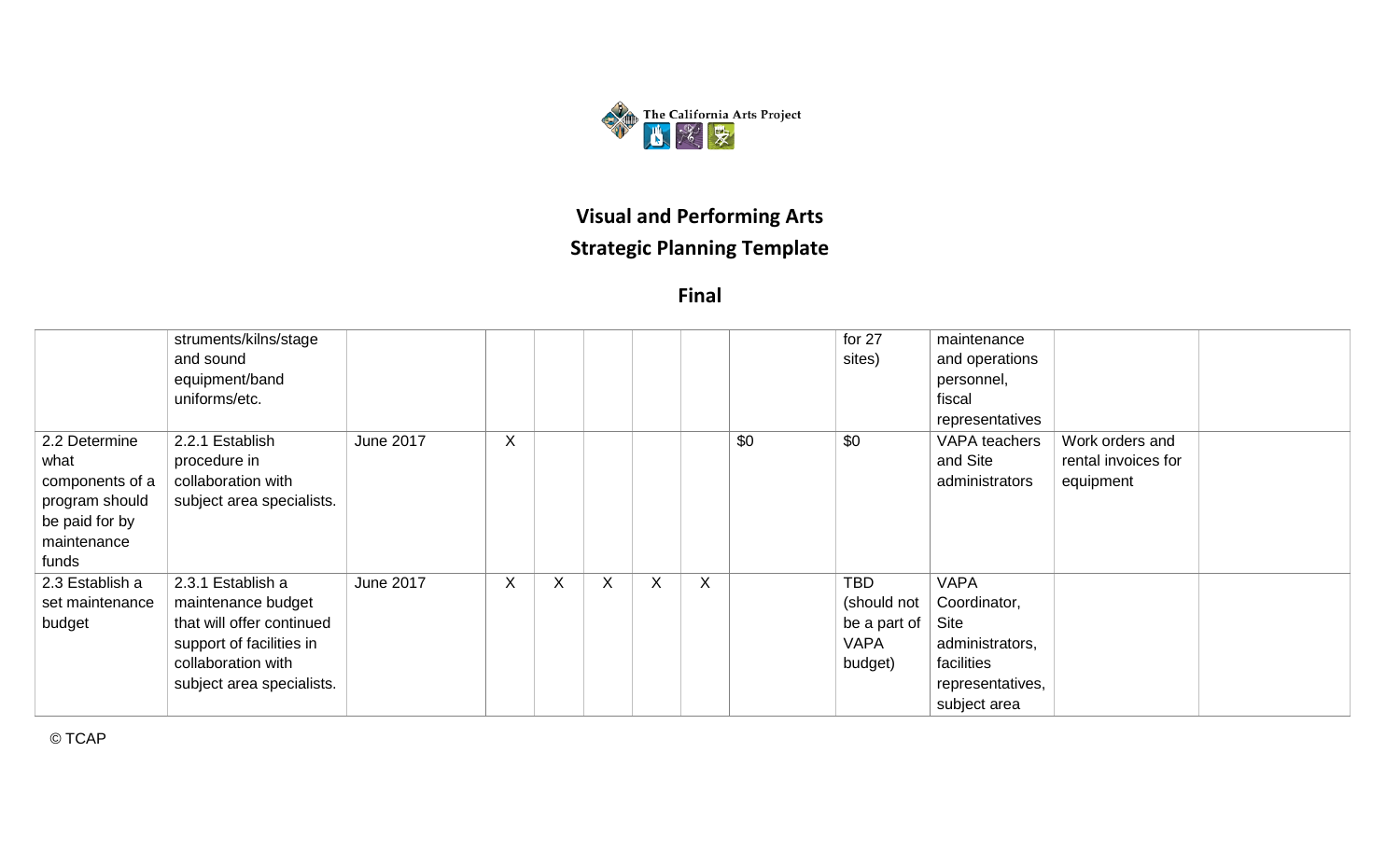

**Final**

|                                                  |                                                                                                                               |                  |   |   |   |   |   |     |     | specialists,<br>fiscal<br>representatives                                                                                         |                                             |                    |
|--------------------------------------------------|-------------------------------------------------------------------------------------------------------------------------------|------------------|---|---|---|---|---|-----|-----|-----------------------------------------------------------------------------------------------------------------------------------|---------------------------------------------|--------------------|
| 3.1 Assess<br>current facilities<br>on each site | 3.1.1 Assess current<br>arts facility spaces (sq.<br>ft.) and equipment in<br>collaboration with<br>subject area specialists. | April 2017       | X |   |   |   |   | \$0 | \$0 | <b>VAPA</b><br>Coordinator and<br>Site<br>Administrators                                                                          | Inventory of space<br>and equipment         |                    |
|                                                  | 3.1.2 Develop a<br>planned budget analysis<br>of needs and costs to<br>update facilities.                                     | <b>June 2017</b> | X |   |   |   |   | \$0 | \$0 | <b>VAPA</b><br>Coordinator,<br>Site<br>administrators,<br>maintenance<br>and operations<br>personnel,<br>fiscal<br>representation | Quarterly<br>meetings of<br>representatives |                    |
|                                                  | 3.1.3 Develop schedule<br>to implement                                                                                        | Ongoing          | X | X | X | X | X |     |     | <b>VAPA</b><br>Coordinator,                                                                                                       | Work invoices,<br>equipment                 | Completed projects |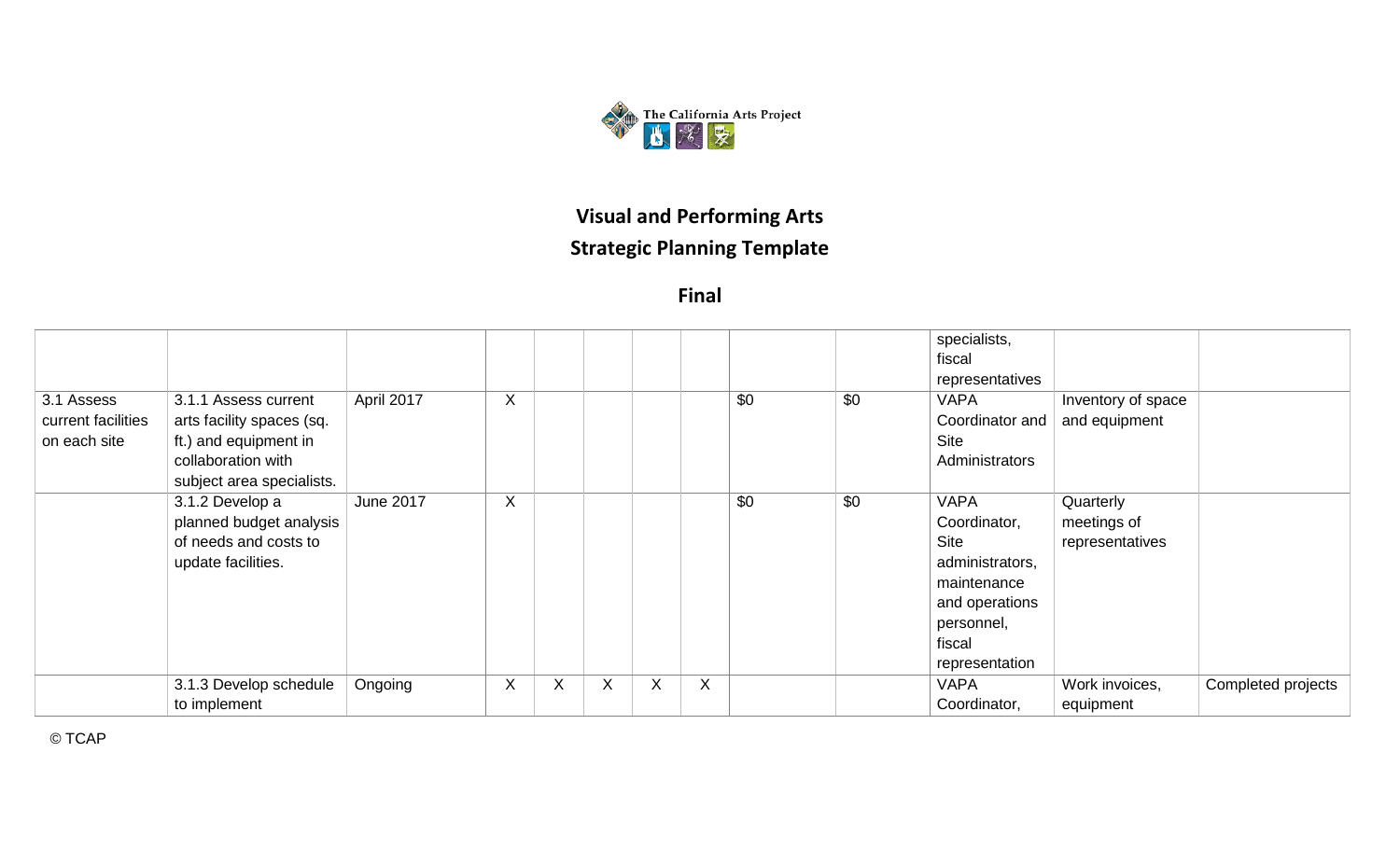

**Final**

| improvements with set    |                  |         |    |   |   |  | <b>Site</b>       | invoices, etc. |
|--------------------------|------------------|---------|----|---|---|--|-------------------|----------------|
| deadlines.               |                  |         |    |   |   |  | Administrators,   |                |
|                          |                  |         |    |   |   |  | VAPA teacher,     |                |
|                          |                  |         |    |   |   |  | facilities        |                |
|                          |                  |         |    |   |   |  | personnel         |                |
| 3.1.4 Identify potential | <b>July 2017</b> | $\sf X$ |    |   |   |  | <b>VAPA</b>       |                |
| appropriately equipped   |                  |         |    |   |   |  | Coordinator,      |                |
| existing space for       |                  |         |    |   |   |  | Site              |                |
| elementary and middle    |                  |         |    |   |   |  | Administrators    |                |
| school VAPA programs.    |                  |         |    |   |   |  | and Elementary    |                |
|                          |                  |         |    |   |   |  | <b>VAPA Chair</b> |                |
| 3.1.5 Establish          | <b>July 2018</b> |         | X. | X | X |  | <b>VAPA</b>       |                |
| elementary and middle    |                  |         |    |   |   |  | Coordinator,      |                |
| school VAPA              |                  |         |    |   |   |  | Site              |                |
| classrooms/facilities.   |                  |         |    |   |   |  | Administrators    |                |
|                          |                  |         |    |   |   |  | and Elementary    |                |
|                          |                  |         |    |   |   |  | <b>VAPA Chair</b> |                |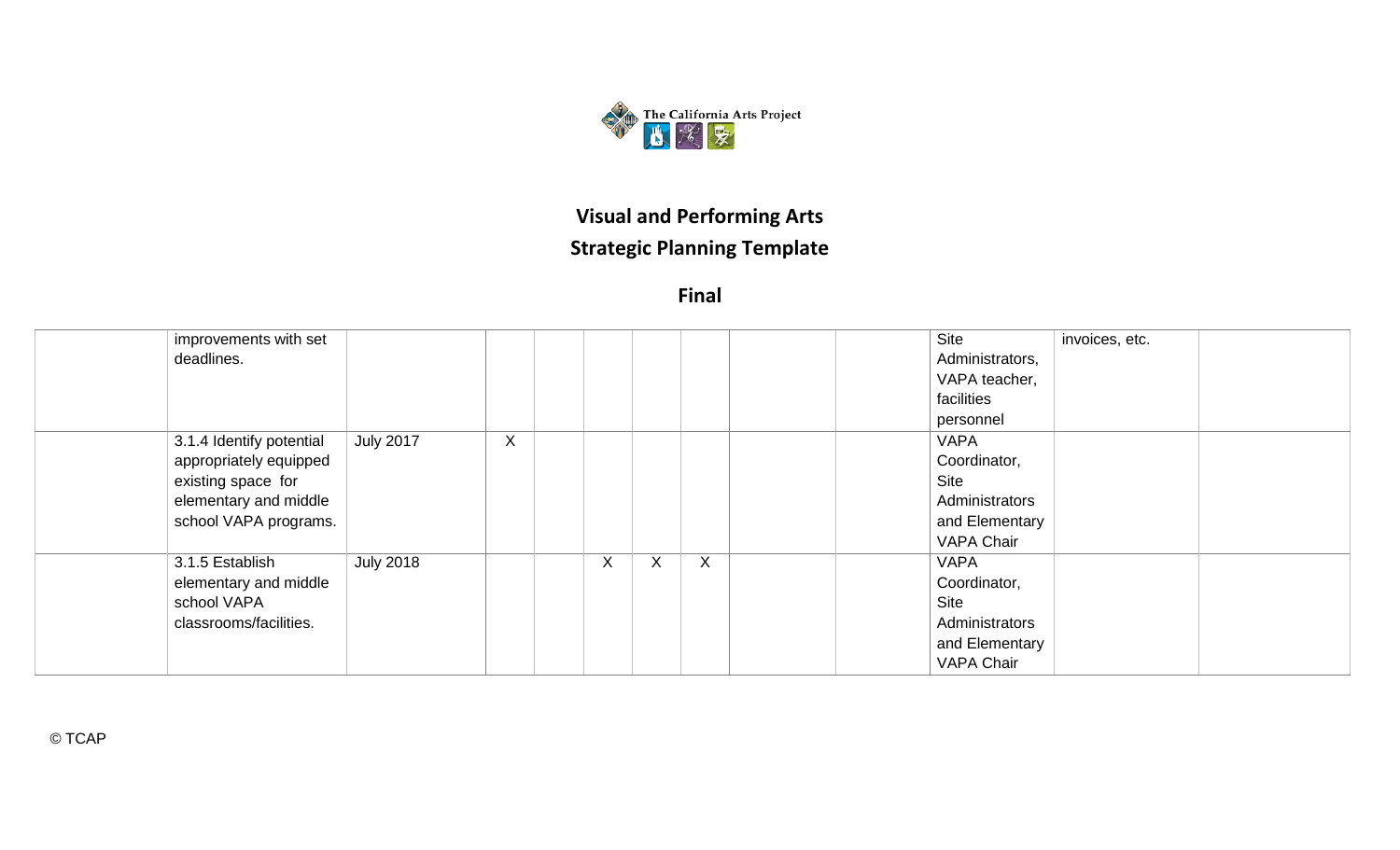

**Final**

| <b>Focus Area:</b>                | <b>Personnel</b>                                                                                                                                                             |                                                                                |  |  |  |  |  |  |                 |                    |                 |  |  |
|-----------------------------------|------------------------------------------------------------------------------------------------------------------------------------------------------------------------------|--------------------------------------------------------------------------------|--|--|--|--|--|--|-----------------|--------------------|-----------------|--|--|
|                                   |                                                                                                                                                                              |                                                                                |  |  |  |  |  |  |                 |                    |                 |  |  |
| <b>Focus</b><br><b>Statement:</b> | Temecula Valley USD will employ highly-qualified, discipline-specific (dance, music, theatre, and visual arts) credentialed teachers to ensure a multifaceted TK-12 program. |                                                                                |  |  |  |  |  |  |                 |                    |                 |  |  |
|                                   |                                                                                                                                                                              |                                                                                |  |  |  |  |  |  |                 |                    |                 |  |  |
| Goal(s)                           | Hire elementary dance, music, theatre and visual art teachers to provide instruction at each elementary school.                                                              |                                                                                |  |  |  |  |  |  |                 |                    |                 |  |  |
|                                   | Hire middle school dance, music, theatre and visual art teachers to provide course access to all four arts disciplines.                                                      |                                                                                |  |  |  |  |  |  |                 |                    |                 |  |  |
|                                   | Hire high school dance, music, theatre and visual art teachers to increase course access in all four arts disciplines.                                                       |                                                                                |  |  |  |  |  |  |                 |                    |                 |  |  |
| <b>Action Step(s)</b>             | <b>Expected</b><br>Person(s)<br><b>Timeline</b><br><b>Estimated Cost</b><br>Implementation<br><b>Evaluation</b><br><b>Status Report</b>                                      |                                                                                |  |  |  |  |  |  |                 |                    |                 |  |  |
|                                   |                                                                                                                                                                              | <b>Deadline</b>                                                                |  |  |  |  |  |  |                 | <b>Responsible</b> |                 |  |  |
|                                   |                                                                                                                                                                              | <b>Y4</b><br><b>Y5</b><br>Y1<br><b>Y2</b><br><b>Y3</b><br>On-going<br>One-time |  |  |  |  |  |  |                 |                    |                 |  |  |
| 1.1 Increase                      | 1.1.1 Hire 8 FTE                                                                                                                                                             | <b>July 2019</b>                                                               |  |  |  |  |  |  | $*55,183 -$     | <b>VAPA</b>        | Number of       |  |  |
| dance, music,                     | teachers in dance,                                                                                                                                                           |                                                                                |  |  |  |  |  |  | \$87,049        | Administrator      | teachers and    |  |  |
| theatre and                       | music, theatre, and                                                                                                                                                          |                                                                                |  |  |  |  |  |  | per FTE         | Coordinator,       | student teacher |  |  |
| visual art                        | visual art to provide                                                                                                                                                        |                                                                                |  |  |  |  |  |  | *avg.           | discipline         | ratio           |  |  |
| teachers at the                   | instruction for one class                                                                                                                                                    |                                                                                |  |  |  |  |  |  | based on        | specific           |                 |  |  |
| elementary level                  | (approximately 30                                                                                                                                                            |                                                                                |  |  |  |  |  |  | payscale        | representatives    |                 |  |  |
| to 16 teachers.                   | students).                                                                                                                                                                   |                                                                                |  |  |  |  |  |  | year A1 to      |                    |                 |  |  |
|                                   |                                                                                                                                                                              |                                                                                |  |  |  |  |  |  | D <sub>10</sub> |                    |                 |  |  |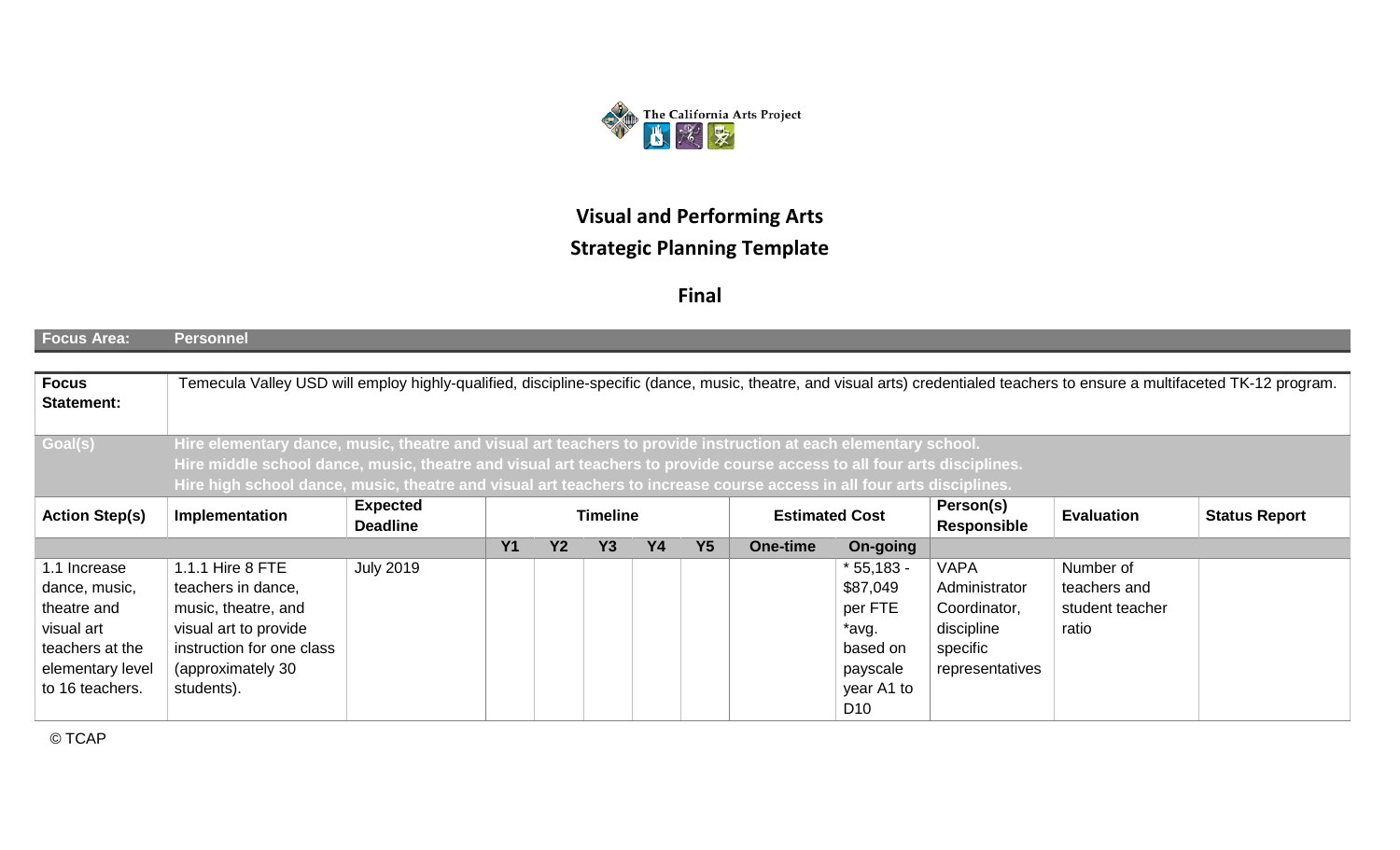

**Final**

| 2.1 Provide          | 2.1.1 Provide 12 FTE to   | July 2017 - 2021  | Hire       | Hire       | Hire       | Hire       | Hire       | At 5 years,  | Site            | Number of        |  |
|----------------------|---------------------------|-------------------|------------|------------|------------|------------|------------|--------------|-----------------|------------------|--|
| course access to     | fill the gaps in all arts |                   |            | 2          |            | 3          | 3          | $$662,196 -$ | administrator,  | teachers and     |  |
| all four arts        | disciplines.              | The priority is   | <b>FTE</b> | <b>FTE</b> | <b>FTE</b> | <b>FTE</b> | <b>FTE</b> | \$1,         | <b>VAPA</b>     | student: teacher |  |
| disciplines          |                           | staffing in all 4 |            |            |            |            |            | 044,588      | Coordinator,    | ratios           |  |
| (dance, music,       |                           | disciplines       | \$11       | \$11       | \$11       | \$16       | \$16       | per FTE      | discipline      | Increase of      |  |
| theatre, and         |                           |                   | 0,36       | 0,36       | 0,36       | 5,54       | 5,54       |              | specific        | programs offered |  |
| visual arts) for all |                           |                   | $6 -$      | $6 -$      | $6 -$      | 9 -        | $9 -$      |              | representatives | at sites         |  |
| middle school        |                           |                   | \$17       | \$17       | \$17       | \$26       | \$26       |              |                 |                  |  |
| students.            |                           |                   | 4,09       | 4,09       | 4,09       | 1,14       | 1,14       |              |                 |                  |  |
|                      |                           |                   | 8          | 8          | 8          |            |            |              |                 |                  |  |
| 3.1 Provide          | 3.1.1 Examine course      | Spring 2021       |            |            |            |            |            |              | Teachers, Site  | Ongoing, based   |  |
| increased course     | access for all students   |                   |            |            |            |            |            |              | Administrator,  | on the needs of  |  |
| access for all       | at each high school.      |                   |            |            |            |            |            |              | Director-CIA,   | students.        |  |
| high school          | Determine hiring          |                   |            |            |            |            |            |              | Secondary       | Student          |  |
| students in          | schedule to insure        |                   |            |            |            |            |            |              | Curriculum      | preparation for  |  |
| dance, music,        | equity among the          |                   |            |            |            |            |            |              | Council,        | college study    |  |
| theatre and          | disciplines at each       |                   |            |            |            |            |            |              | Counselors      | within the arts  |  |
| visual arts.         | school site according to  |                   |            |            |            |            |            |              |                 | disciplines.     |  |
|                      | student populations.      |                   |            |            |            |            |            |              |                 |                  |  |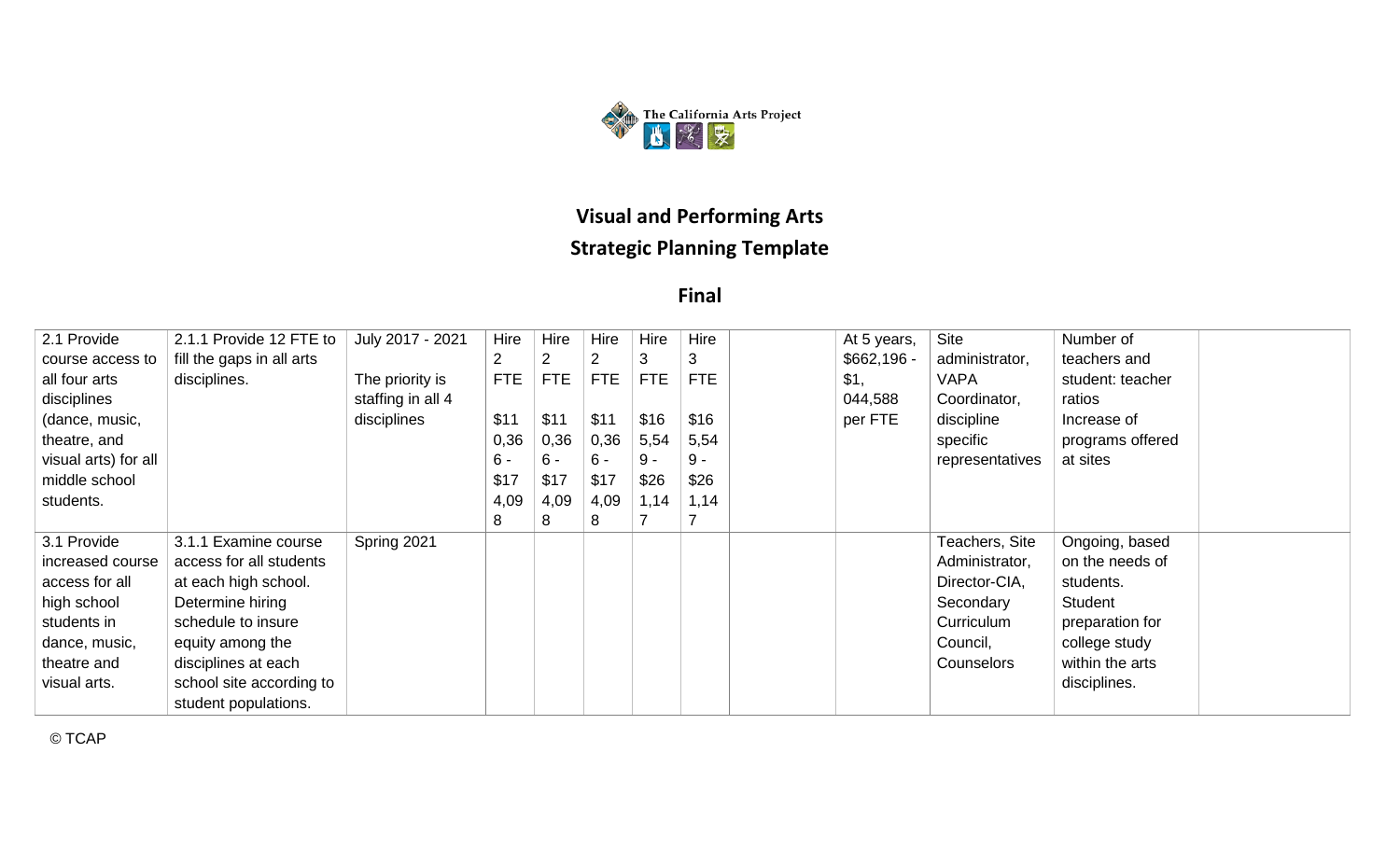

|                           | $\vert$ 3.1.2 Hire dance, music, $\vert$ July 2018 |  | <b>VAPA</b>            | Equitable course |  |
|---------------------------|----------------------------------------------------|--|------------------------|------------------|--|
| theatre, and visual art   |                                                    |  | Coordinator,           | catalogs at all  |  |
| FTE according to          |                                                    |  | <b>Site</b>            | sites            |  |
| increased need and        |                                                    |  | Administrators         |                  |  |
| equity and access for all |                                                    |  | <b>Site Counselors</b> |                  |  |
| students at each high     |                                                    |  |                        |                  |  |
| school.                   |                                                    |  |                        |                  |  |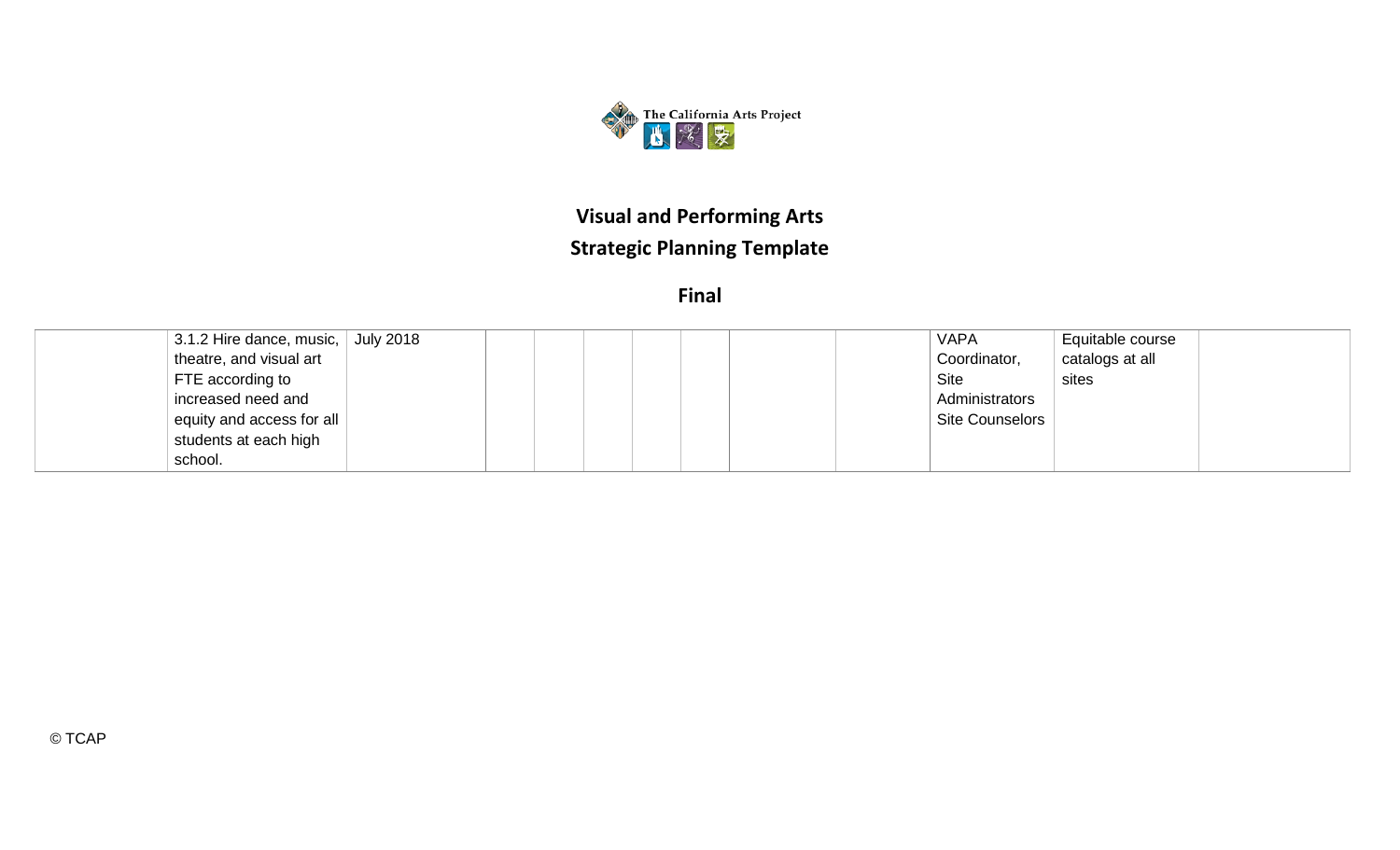

**Final**

| <b>Focus Area:</b>                | <b>Professional Learning</b>                                                                                                                                                                                                                                                                                                                                |                   |  |  |  |  |  |  |               |                  |                 |  |
|-----------------------------------|-------------------------------------------------------------------------------------------------------------------------------------------------------------------------------------------------------------------------------------------------------------------------------------------------------------------------------------------------------------|-------------------|--|--|--|--|--|--|---------------|------------------|-----------------|--|
| <b>Focus</b><br><b>Statement:</b> | Temecula Valley USD will provide all K-12 teachers and administrators access to ongoing professional development designed to support arts content and cross-curricular<br>teaching and learning.<br>1. Provide dedicated and fiscal support for K-12 professional learning opportunities that is content specific to dance, music, theatre and visual arts. |                   |  |  |  |  |  |  |               |                  |                 |  |
| Goal(s)                           |                                                                                                                                                                                                                                                                                                                                                             |                   |  |  |  |  |  |  |               |                  |                 |  |
|                                   | 2. Provide support for administrators to professional learning in the arts.                                                                                                                                                                                                                                                                                 |                   |  |  |  |  |  |  |               |                  |                 |  |
| <b>Action Step(s)</b>             | Person(s)<br><b>Expected</b><br>Implementation<br><b>Estimated Cost</b><br><b>Evaluation</b><br><b>Timeline</b><br><b>Status Report</b><br><b>Deadline</b><br><b>Responsible</b>                                                                                                                                                                            |                   |  |  |  |  |  |  |               |                  |                 |  |
|                                   | <b>Y2</b><br><b>Y3</b><br><b>Y4</b><br><b>Y5</b><br><b>Y1</b><br>On-going<br>One-time                                                                                                                                                                                                                                                                       |                   |  |  |  |  |  |  |               |                  |                 |  |
| 1.1 Develop a                     | 1.1.1 Elementary,                                                                                                                                                                                                                                                                                                                                           | Ongoing, every    |  |  |  |  |  |  | \$7056 for    | <b>VAPA</b>      | Evidence of     |  |
| plan to outline                   | Middle School and High                                                                                                                                                                                                                                                                                                                                      | year for all arts |  |  |  |  |  |  | subs for 56   | Coordinator and  | teachers having |  |
| district-                         | School VAPA teachers                                                                                                                                                                                                                                                                                                                                        | disciplines       |  |  |  |  |  |  | <b>VAPA</b>   | Dept. Chairs, in | participated in |  |
| embedded,                         | will create a                                                                                                                                                                                                                                                                                                                                               |                   |  |  |  |  |  |  | teachers      | coordination     | professional    |  |
| content specific                  | professional learning                                                                                                                                                                                                                                                                                                                                       |                   |  |  |  |  |  |  | per day per   | with Strand      | development     |  |
| professional                      | plan for their specialty<br>(receipts, formal<br>teachers<br>year                                                                                                                                                                                                                                                                                           |                   |  |  |  |  |  |  |               |                  |                 |  |
| learning in                       | (dance, music, theatre,<br>feedback from                                                                                                                                                                                                                                                                                                                    |                   |  |  |  |  |  |  |               |                  |                 |  |
| dance, music,                     | and visual arts                                                                                                                                                                                                                                                                                                                                             |                   |  |  |  |  |  |  | $+$ \$126 per |                  | VAPA teachers,  |  |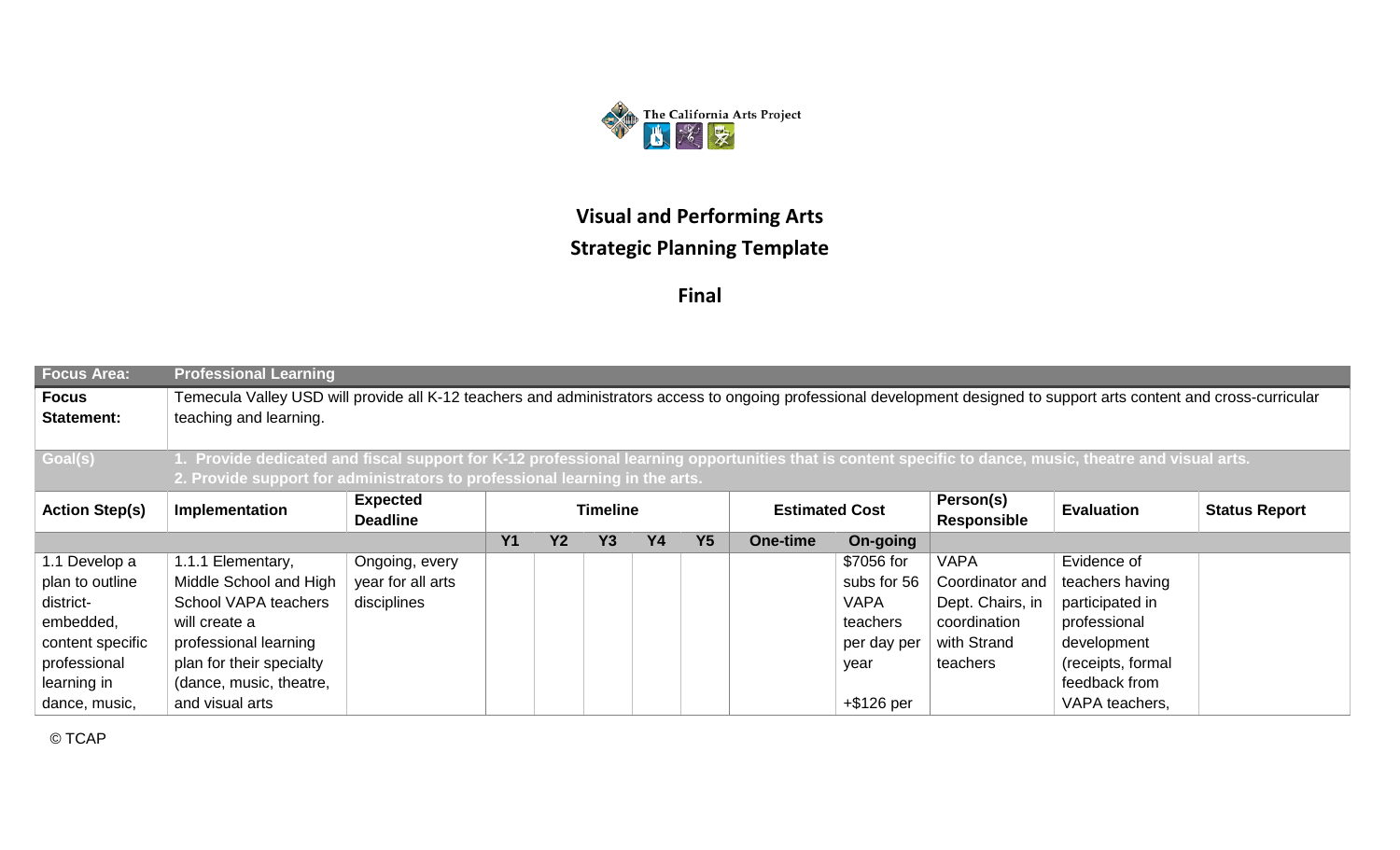

**Final**

| theatre and  | teachers).             |                   |  | day for      |                 | sign in sheets)   |  |
|--------------|------------------------|-------------------|--|--------------|-----------------|-------------------|--|
| visual arts. |                        |                   |  | additional   |                 |                   |  |
|              |                        |                   |  | new VAPA     |                 |                   |  |
|              |                        |                   |  | hires        |                 |                   |  |
|              |                        |                   |  | additional   |                 |                   |  |
|              |                        |                   |  | cost of      |                 |                   |  |
|              |                        |                   |  | provider?    |                 |                   |  |
|              | 1.1.2 Professional     | Ongoing, every    |  | \$17,010 for | <b>VAPA</b>     | Evidence of       |  |
|              | development for K-5    | year for all arts |  | subs for     | Coordinator and | teachers having   |  |
|              | general and special    | disciplines       |  | 135          | Department      | participated in   |  |
|              | education teachers led |                   |  | teachers     | Chairs, in      | professional      |  |
|              | by VAPA specialists.   |                   |  | per year     | coordination    | development       |  |
|              |                        |                   |  | (on          | with Strand     | (receipts, formal |  |
|              |                        |                   |  | separate     | teachers        | feedback from     |  |
|              |                        |                   |  | days) per    |                 | VAPA teachers,    |  |
|              |                        |                   |  | year         |                 | sign in sheets)   |  |
|              |                        |                   |  |              |                 |                   |  |
|              |                        |                   |  | (Over the    |                 |                   |  |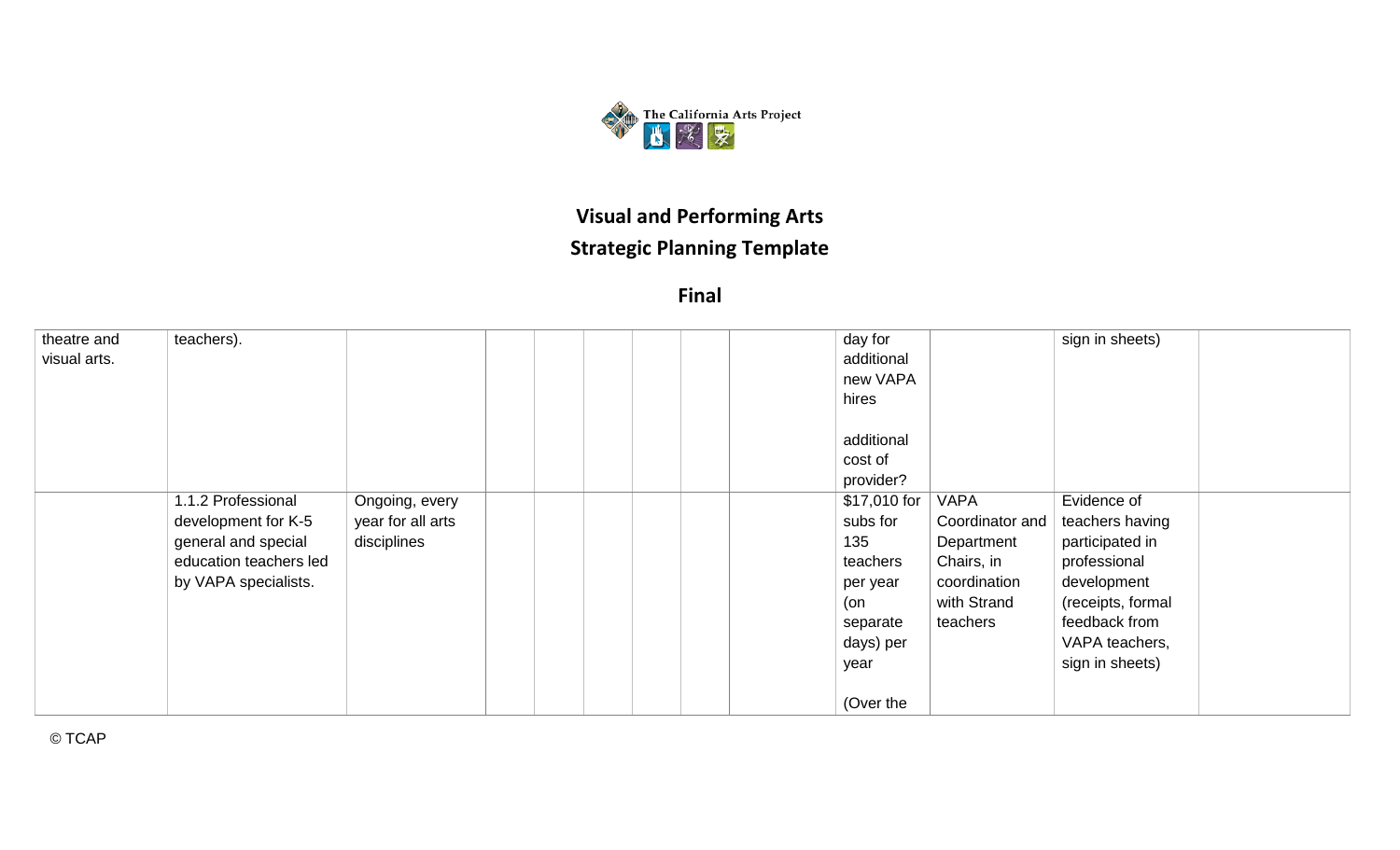

**Final**

|                   |                           |                              |     |  | course of 5  |                  |                   |  |
|-------------------|---------------------------|------------------------------|-----|--|--------------|------------------|-------------------|--|
|                   |                           |                              |     |  | years, it    |                  |                   |  |
|                   |                           |                              |     |  |              |                  |                   |  |
|                   |                           |                              |     |  | would cost   |                  |                   |  |
|                   |                           |                              |     |  | \$85,050     |                  |                   |  |
| 1.2 Develop a K   | 1.2.1 Create a schedule   | Ongoing, every               |     |  | \$28,224*    | <b>VAPA</b>      | Evidence of       |  |
| $-12$ plan to     | for vertical articulation | year for all arts            |     |  | for $56$     | Coordinator and  | teachers having   |  |
| support PLC       | and horizontal            | disciplines                  |     |  | <b>VAPA</b>  | Dept. Chairs, in | participated in   |  |
| collaboration     | articulation for PLC      |                              |     |  | teachers to  | coordination     | professional      |  |
| time for dance,   | collaboration times       | TK-12 vertical               |     |  | meet once    | with Strand      | development       |  |
| music, theatre    | during the year.          | AND horizontal               |     |  | a quarter    | teachers         | (receipts, formal |  |
| and visual arts   |                           | strand-specific              |     |  |              |                  | feedback from     |  |
|                   |                           | collaboration time           |     |  |              |                  | VAPA teachers,    |  |
|                   |                           | $\rightarrow$ once a quarter |     |  |              |                  | sign in sheets)   |  |
|                   |                           | (4 times per year)           |     |  |              |                  |                   |  |
| 1.3 Equally       | 1.3.1 Create a schedule   | Spring 2017                  | 201 |  | \$8,400* for | <b>VAPA</b>      | Documentation of  |  |
| allocate Title II | for funding teachers to   |                              | 720 |  | 56 VAPA      | Coordinator and  | funding (Title II |  |
| funds             | participate in discipline |                              | 18  |  | teachers     | Department       | funds),           |  |
|                   | specific professional     |                              |     |  | for a 1-day  | Chairs, in       | Sign in sheets    |  |
|                   | learning each year.       |                              |     |  | conference   | coordination     |                   |  |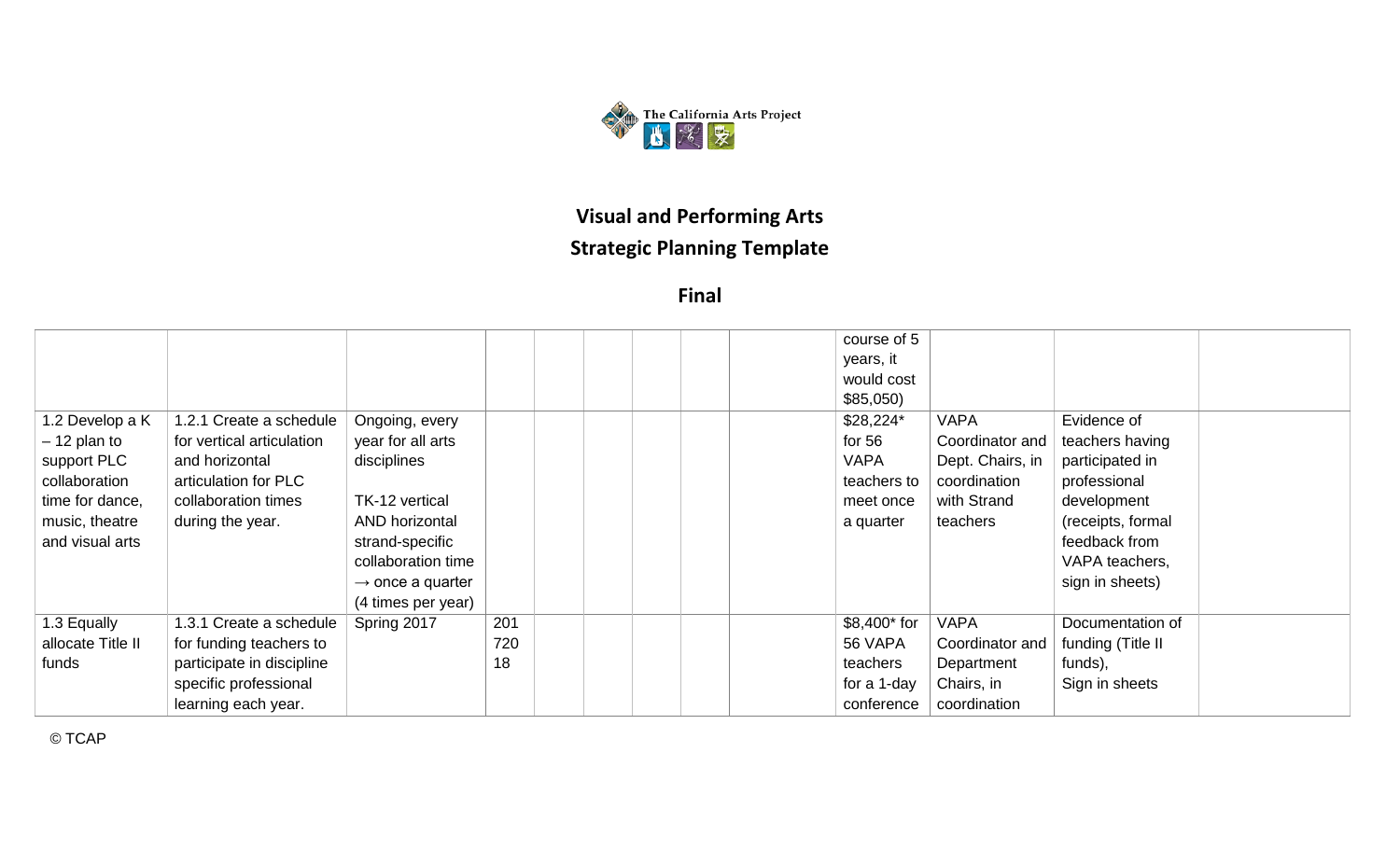

**Final**

|                 |                         |                   |  |  | on a         | with Strand     |                |  |
|-----------------|-------------------------|-------------------|--|--|--------------|-----------------|----------------|--|
|                 |                         |                   |  |  | voluntary    | teachers/site   |                |  |
|                 |                         |                   |  |  | basis        | principals      |                |  |
|                 |                         |                   |  |  | <b>TO</b>    |                 |                |  |
|                 |                         |                   |  |  | $$31,000*$   |                 |                |  |
|                 |                         |                   |  |  | for $56$     |                 |                |  |
|                 |                         |                   |  |  | <b>VAPA</b>  |                 |                |  |
|                 |                         |                   |  |  | teachers to  |                 |                |  |
|                 |                         |                   |  |  | attend a 2-  |                 |                |  |
|                 |                         |                   |  |  | day          |                 |                |  |
|                 |                         |                   |  |  | conference   |                 |                |  |
|                 |                         |                   |  |  | during the   |                 |                |  |
|                 |                         |                   |  |  | school       |                 |                |  |
|                 |                         |                   |  |  | week per     |                 |                |  |
|                 |                         |                   |  |  | year         |                 |                |  |
| 2.1 Develop a   | 2.1.1 Create a schedule | Ongoing, every    |  |  | If district  | <b>VAPA</b>     | Evidence of    |  |
| plan to support | and content for         | year for all arts |  |  | embedded,    | Coordinator and | administrators |  |
| administrators  | elementary, middle      | disciplines       |  |  | cost is only | Department      | attending      |  |
| professional    | school, high school and |                   |  |  | what we      | Chairs, in      | professional   |  |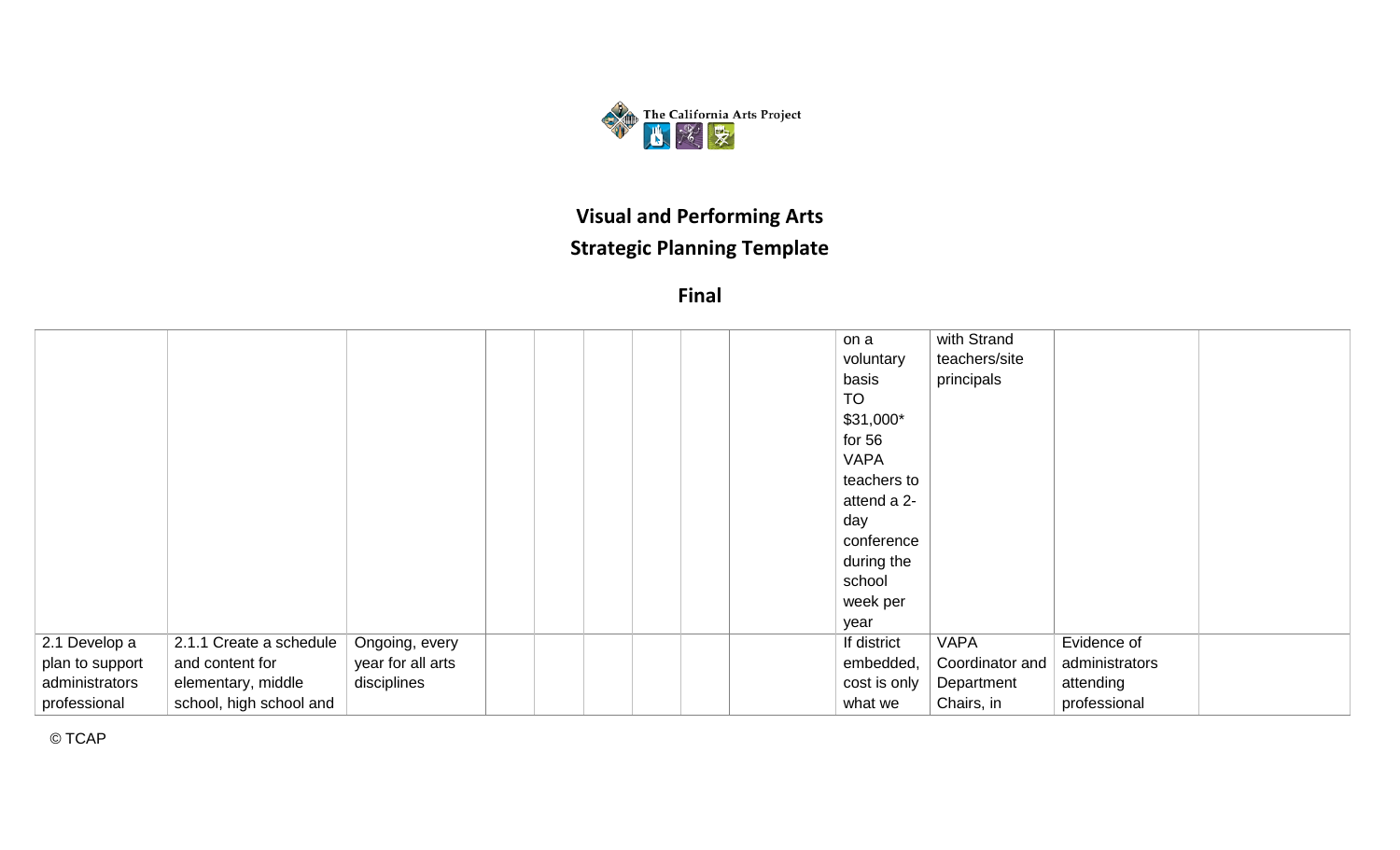

| learning in arts | district level           |  |  |                    | pay for the  | coordination  | learning in all 4  |  |
|------------------|--------------------------|--|--|--------------------|--------------|---------------|--------------------|--|
| education.       | administrators to        |  |  |                    | provider     | with Strand   | arts areas. Follow |  |
|                  | participate in           |  |  |                    | per year     | teachers/site | up meeting with    |  |
|                  | professional learning in |  |  |                    | \$5,000.00(  | principals    | participants       |  |
|                  | the arts.                |  |  |                    | consultant/  |               | (administrators    |  |
|                  |                          |  |  |                    | presenter    |               | and site teachers) |  |
|                  |                          |  |  |                    | fee for 2.5  |               | to review          |  |
|                  |                          |  |  |                    | days)        |               | effectiveness      |  |
|                  |                          |  |  |                    |              |               | and/or             |  |
|                  |                          |  |  |                    |              |               | implementation.    |  |
|                  |                          |  |  | Subtotal           | \$60,890 to  |               |                    |  |
|                  |                          |  |  |                    | \$83,490     |               |                    |  |
|                  |                          |  |  |                    | PER YEAR     |               |                    |  |
|                  |                          |  |  |                    |              |               |                    |  |
|                  |                          |  |  | <b>Grand Total</b> | $$304,450 -$ |               |                    |  |
|                  |                          |  |  |                    | \$417,450    |               |                    |  |
|                  |                          |  |  |                    | for 5 years  |               |                    |  |
|                  |                          |  |  |                    | *cost will   |               |                    |  |
|                  |                          |  |  |                    | increase     |               |                    |  |